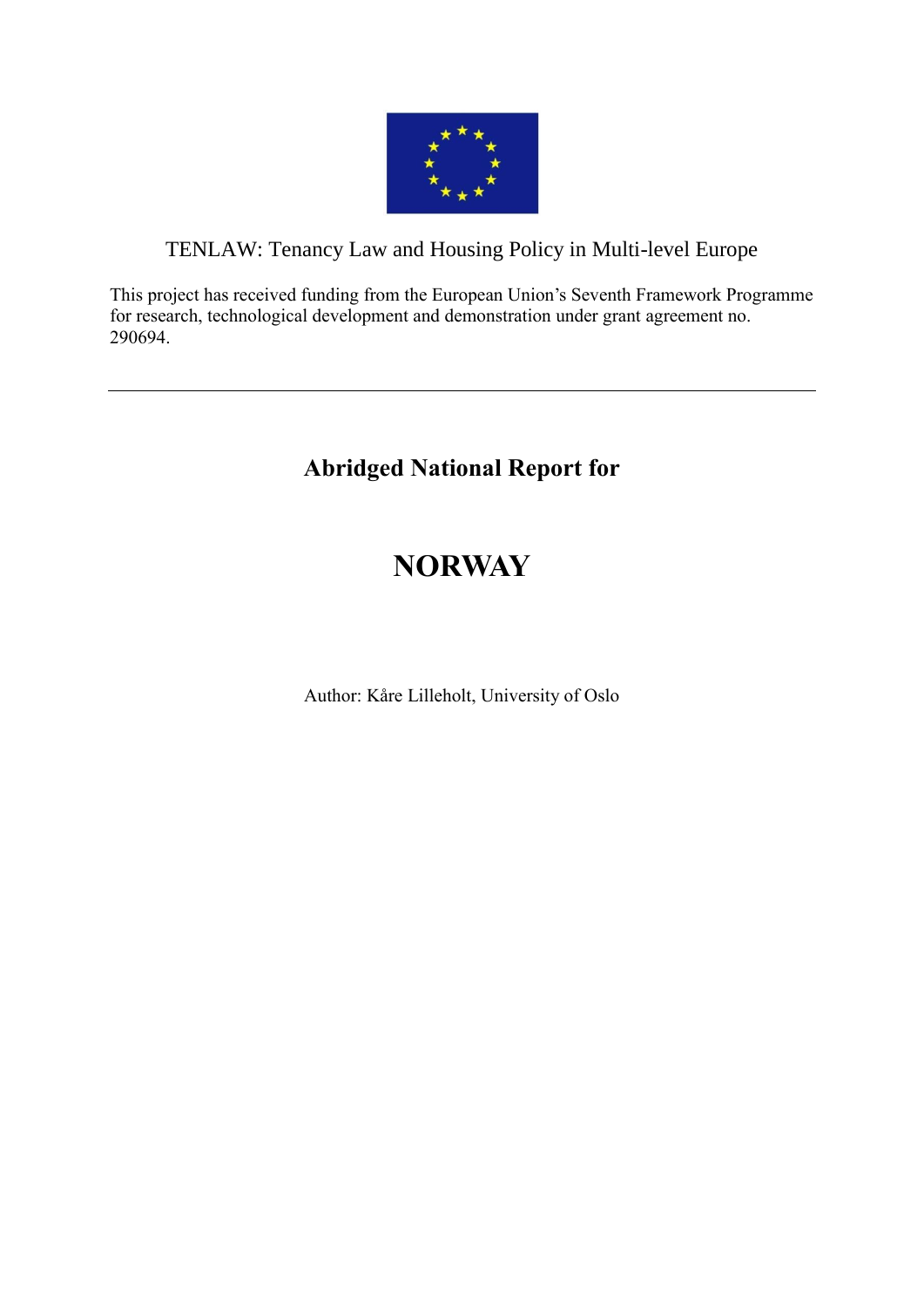### TENLaw Project - Tenancy Law and Housing Policy in Multi-level Europe

### Country Report Norway

### **Part 1: Housing Situation and Housing Policies**

### **1 The Current Housing Situation**

- 1.1 General Features
	- 1.1.1 Historical Evolution of the National Housing Situation and Housing Policy

Single home ownership has been, and still is, important in rural areas of Norway, typically in the form of farmhouses and other detached houses. Tenancies have been common for a long time, particularly in towns. From around 1920, arguably due at least to some degree rent regulation, apartment ownership in the form of housing companies and housing cooperatives was introduced: the property was owned by a limited stock company or by a cooperative and the holding of shares in the company or cooperative entitled the holder to use an apartment in the building.<sup>1</sup> During the period 1945–1985, single home ownership and housing cooperatives predominated, stimulated to a large extent by subsidized loans from the State Housing Bank and active procurement of building sites by municipalities.

After a modest start in the 1960s, condominiums became increasingly popular from around 1975. This may be partly explained by the fact that rental housing and cooperative housing were subject to price regulation. During the period 2000–2010, there was a new boom in housing cooperatives, partly for speculative motives, as dwellings could be made available with complicated and seemingly low-cost financing.<sup>2</sup> After a number of bankruptcies with subsequent losses to buyers and some legislative adjustment, condominiums seem once again to be the preferred approach for new apartments where single home ownership is not available due to city planning or price constraints.

Immigration has significantly contributed to population growth in Norway. Net immigration was 47,000 in 2011 (the total population being around 5 million). In addition, there were around 70,000 persons employed in Norway on stays of six months or less and thus not registered as immigrants.<sup>3</sup> Population growth and net immigration were lower in 2013: 57,800 in total, with immigration surplus accounting for  $69\%$ <sup>4</sup> So far, however, immigration has not been an important factor in housing policies or in legislation concerning housing.

### <span id="page-1-0"></span>1.1.2 Current Situation

In 2011, there were about 2.2 million occupied dwellings in Norway. Of these, about 1.4 million were owned individually or jointly with others (the latter category must mostly be

<sup>&</sup>lt;u>.</u> <sup>1</sup> L. GULBRANDSEN, *Fra marked til administrasjon? Boligmarked og boligpolitikk i Oslo i det tjuende århundre* ([Oslo]: INAS, 1980), 176–198 and *passim*.

<sup>&</sup>lt;sup>2</sup> See Prop. 115 L (2009–2010) [Proposal to the Parliament],  $7-12$ .

 $3$  Meld. St. 6 (2012–2013 [Report to the Parliament], Ch. 2.1.

<sup>4</sup> Statistics Norway, 'Population and population changes, Q4 2013

<sup>&</sup>lt;http://ssb.no/en/befolkning/statistikker/folkendrkv/kvartal/2014-02-20#content>, published 20 February 2014.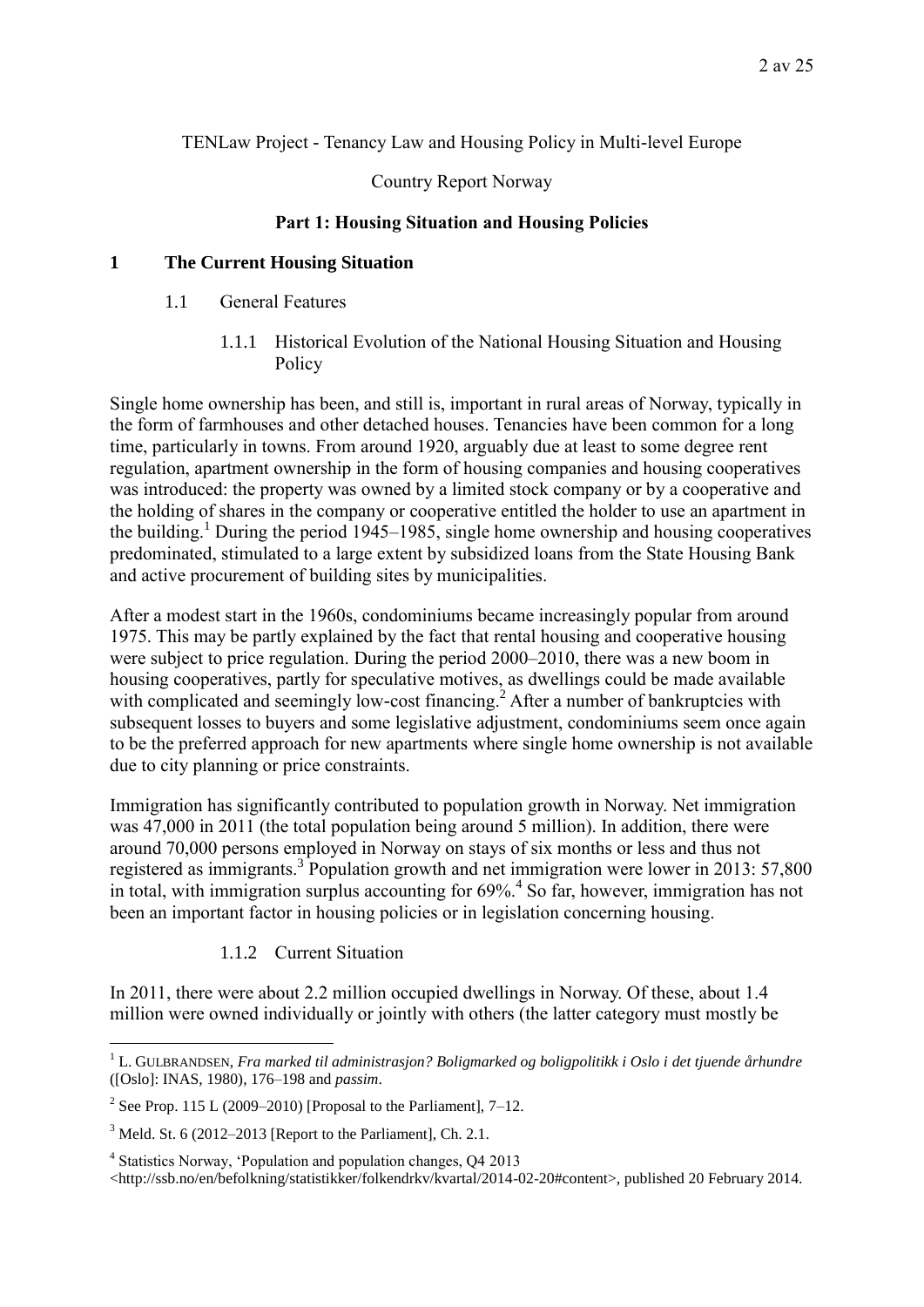condominiums); about 300,000 dwellings were owned through housing companies or housing cooperatives (thus indirectly owned by the occupiers); and about 500,000 dwellings were rented. Approximately 1.2 million dwellings were situated in detached houses.<sup>5</sup>

<span id="page-2-0"></span>1.1.3 Types of Housing Tenure

Private banks (both commercial banks and savings banks) have played an important role in the financing of housing in Norway. Special mortgage banks also played a role throughout most of the twentieth century but have now been almost completely phased out.

The Norwegian State Housing Bank was established in 1946 in order to facilitate the reconstruction of dwellings all over the country after the war. For almost fifty years, the Housing Bank offered loans for the construction of dwellings of relatively high quality, though in the non-luxury strata of the housing market. Today, the Housing Bank is more of an instrument for social housing purposes.<sup>6</sup>

New houses for single ownership and new apartments in condominiums are regularly financed by the buyer taking out a long-term loan. The loan is normally secured with a mortgage on the property (apartments in condominiums are mortgaged individually). In the last four years (2010–2013), following the guidelines of the financial supervisory authorities, banks have generally not offered long-term loans for housing purposes exceeding 85% of the property's estimated value.<sup>7</sup> In February 2014, the Government suggested that banks offer loans covering up to 90% of the estimated value, in cases where the bank finds this prudent.<sup>8</sup> Ideally, the remainder should ideally be covered by the buyer's equity capital; often, however, this part of the cost is financed by loans from different sources.

New dwellings in housing cooperatives are financed through long-term mortgage-secured bank loans taken up by the cooperative. Such loans typically cover 50–80% of the cost of the land and construction of the building. The remainder is financed through member contributions (the members being the occupants of the dwellings). In turn, the members' contributions to the cooperative are often financed by bank loans secured by a mortgage on their share. The shares are registered in the Land Registry.

Norwegian legislation on condominiums is based on a unitary model: each owner is a coowner of the entire property, units (apartments) included, and this co-ownership is combined with a permanent and exclusive right to the use of one the units. There is no association for the management of the property, but detailed rules on owners' meetings, the election of a board, majority decisions, etc. are laid down in legislation.<sup>9</sup>

<sup>1</sup> <sup>5</sup> Statistics Norway, 'Population and housing census, dwellings, 19 November 2011' <http://ssb.no/en/befolkning/statistikker/fobbolig/hvert-10-aar>, published 26 February 2013.

<sup>6</sup> For a brief history, see A. RUDEN and J. F. NYSTAD, *Husbanken 60 år – et jubileumsskrift* (Oslo: Husbanken, 2006).

 $<sup>7</sup>$  Meld. St. 1 (2013–14) [Report to the Parliament], Ch. 3.5.2.</sup>

<sup>&</sup>lt;sup>8</sup> Press release 6 February 2014 <http://www.regjeringen.no/nb/dep/fin/pressesenter/pressemeldinger/2014/brevtil-finanstilsynet-om-retningslinje.html?id=750464>.

<sup>9</sup> Condominium Act [*lov 31/1997 om eierseksjoner*]. See for a presentation in English, K. LILLEHOLT,

<sup>&#</sup>x27;Apartment ownership law – European Model Rules?', in *Skrifter till Anders Victorins minne*, eds. R. Eklund et al. (Iustus Förlag: Uppsala 2009) pp 345–356, 348–349.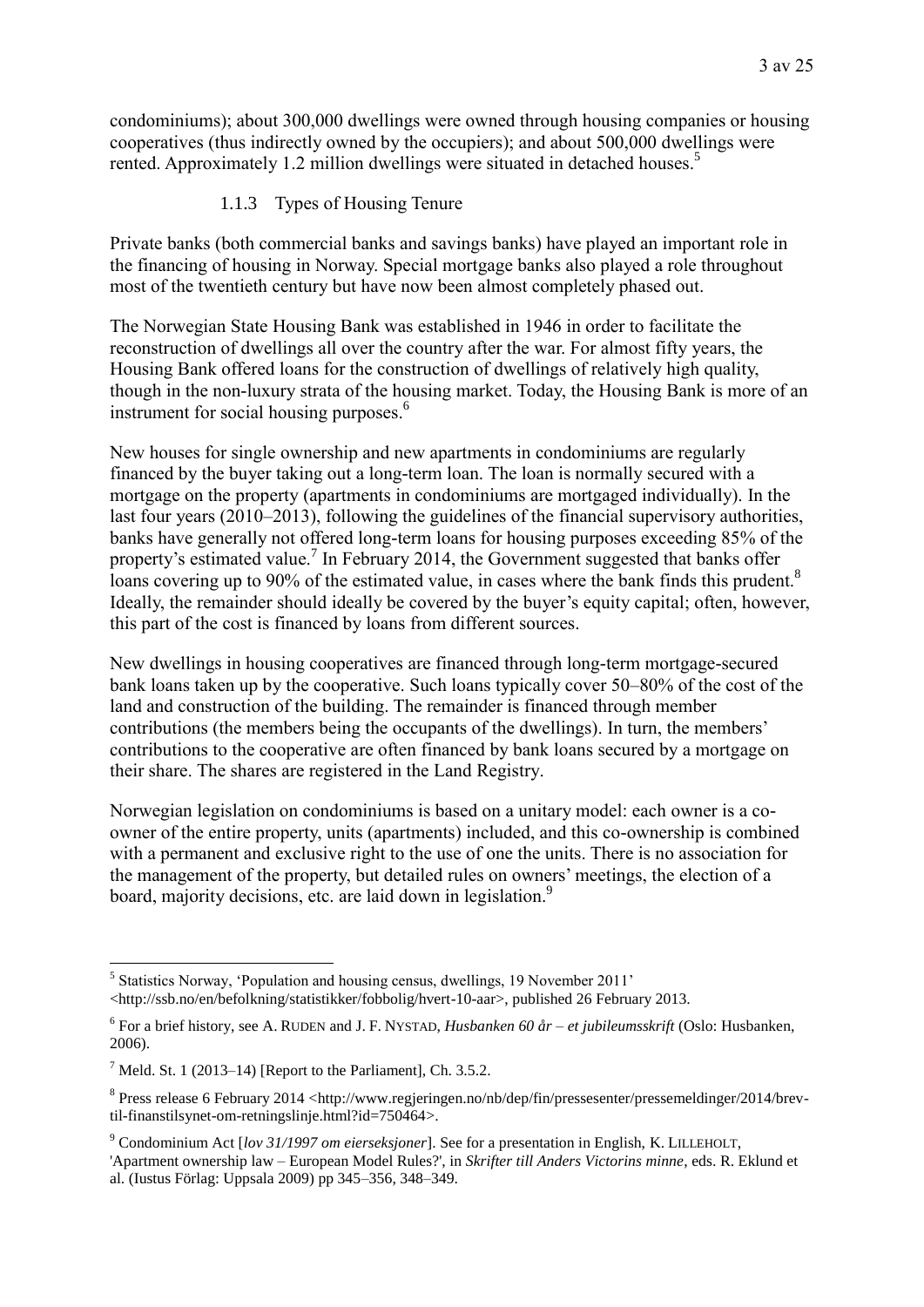Housing cooperatives are societies which own the property (ground and buildings). Each housing cooperative member has a permanent and exclusive right to use of one of the units. This is a form of indirect ownership, as the members are the owners of the property through the cooperative. $10$ 

Housing companies (limited stock companies with the same purpose as housing cooperatives) may no longer be established, but several companies established at an earlier date (mostly before 1960) still exist.

Renting with a public task is not a separate category in legislation, though the Landlord and Tenant Act contains some special rules on tenancies for certain groups (people with special needs, students).<sup>11</sup> Some of the larger municipalities own quite a number of rental dwellings. The municipality of Oslo owns more than 10,000 dwellings, housing more than 25,000 people.<sup>12</sup>

The Norwegian State Housing Bank has in some cases offered loans for rental housing, but this remains a rather marginal phenomenon. This aside, there are no particular financing schemes for rental housing. The number of new rental buildings is rather low.

Some figures from the Population and Housing Census  $2011$ :<sup>13</sup>

| Dwellings in single ownership and condominiums          | 62.8%    |
|---------------------------------------------------------|----------|
| Dwellings in housing cooperatives and housing companies | $14.4\%$ |
| Rental dwellings                                        | 22.8%    |
|                                                         |          |
| Single family house (detached house)                    | 52.9%    |
| House with two dwellings                                | $9.2\%$  |
| Row house etc.                                          | $11.8\%$ |
| Multi-dwelling house (high-rise)                        | $22.7\%$ |
| Other                                                   | $3.4\%$  |
|                                                         |          |

#### Constructed earlier than  $1921$  10.0 %

1 <sup>10</sup> Housing Cooperatives Act [lov 39/2003 om burettslag]. See for a presentation in English, K. LILLEHOLT, 'Apartment ownership law – European Model Rules?', 350–351.

<sup>12</sup> Information on webite updated 31 January 2013

<http://www.boligbygg.oslo.kommune.no/om\_oss/article246184-682.html>.

<sup>13</sup> Statistics Norway, 'Population and housing census 2011, main figures', <http://ssb.no/en/befolkning/statistikker/fobhoved>, published 21 June 2012.

<sup>11</sup> Landlord and Tenant Act [*lov 17/1999 om husleieavtaler*] Ch. 11.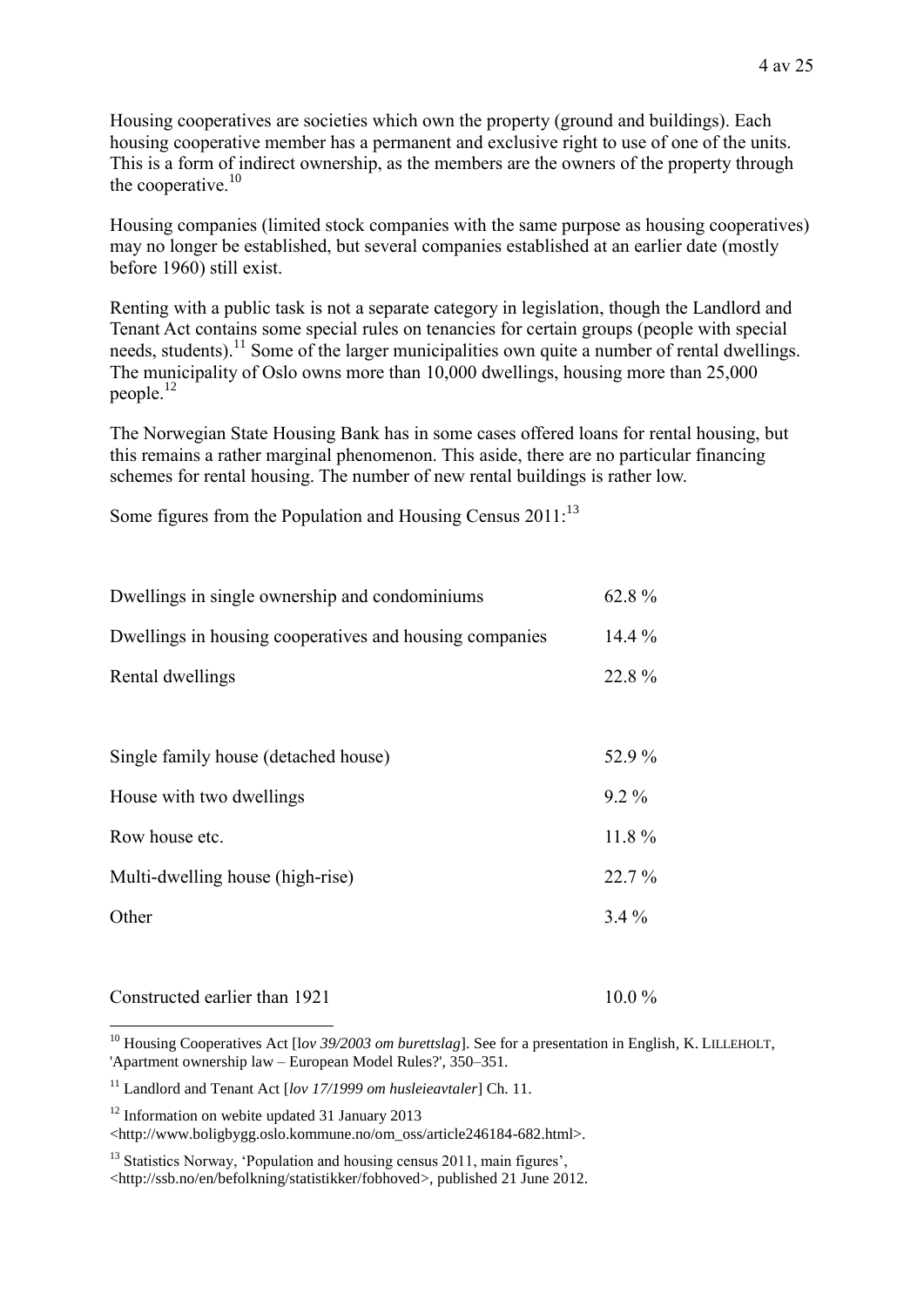| 1921-1945                                       | $6.8\%$  |
|-------------------------------------------------|----------|
| 1946-1960                                       | 13.5 %   |
| $1961 - 1970$                                   | 12.0%    |
| 1971-1980                                       | 15.8%    |
| 1981-1990                                       | 13.7%    |
| 1991-2001                                       | $10.6\%$ |
| 2002-2012                                       | 11.7%    |
| Unknown                                         | $6.0\%$  |
|                                                 |          |
| $1-2$ rooms                                     | 17.4 %   |
| 3 rooms                                         | 20.1 %   |
| 4 rooms                                         | 23.3 %   |
| 5 rooms                                         | 17.0%    |
| 6 rooms                                         | $9.4\%$  |
| 7 rooms                                         | 4.5 $%$  |
| 8 rooms or more                                 | 3.3 %    |
| Unknown                                         | 4.9%     |
|                                                 |          |
| Utility floor space per occupant, below 20 Sq m | $3.5\%$  |
| 20-29 Sq m                                      | 8.7%     |
| 30-39 Sq m                                      | 12.8%    |
| 40-59 Sq m                                      | 24.2 %   |
| 60-79 Sq m                                      | 18.1 %   |
| 80-89 Sq m                                      | $11.1\%$ |
| 100 Sq m or more                                | 18.5 %   |
| Unknown                                         | $3.1\%$  |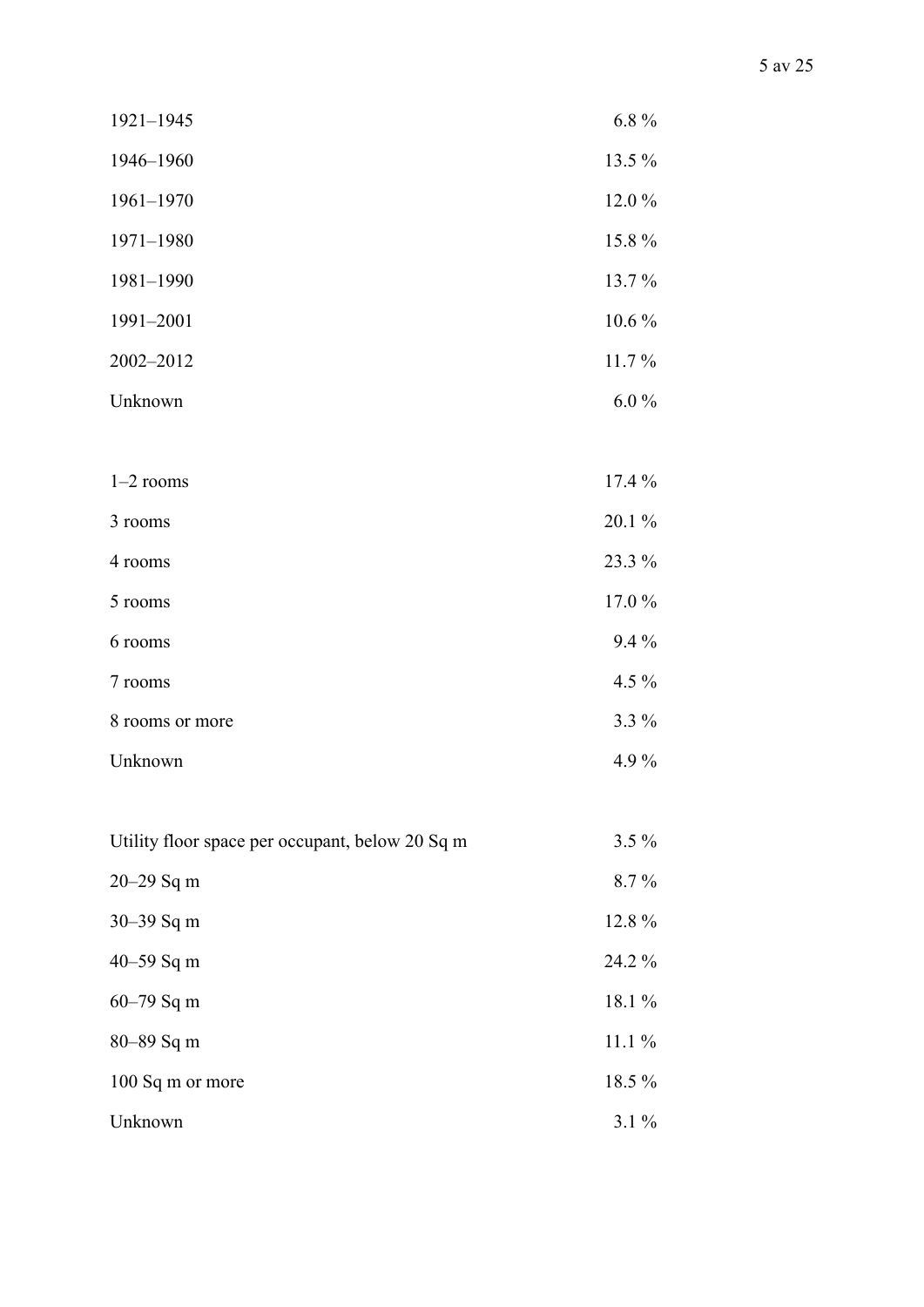Ownership (numbers for  $2013$ )<sup>14</sup>

| Private persons                                   | 75.4 %  |
|---------------------------------------------------|---------|
| Private enterprises                               | $6.6\%$ |
| Housing cooperative or house building cooperative | 14.5 %  |
| Municipality                                      | $3.0\%$ |
| County                                            | $0.1\%$ |
| <b>State</b>                                      | $0.4\%$ |

1.1.4 Other General Aspects of the Current National Housing Situation

House building cooperatives (not to be confused with housing cooperatives) have established a special interest organization (the Cooperative Housing Federation of Norway (NBBL)). House building cooperatives are traditionally active in the building and management of condominiums and housing cooperatives.<sup>15</sup>

There are a few tenants' organizations, all relatively small. The most important is Leieboerforeningen, with offices in Oslo but members from all over the country. It has about 4,000 members  $^{16}$ 

No reliable statistics are available on the number of vacant dwellings.

The housing 'black' market disappeared with rent regulation (downscaled over the period 2000–2010).

| Home      | Renting |                |                 | Interme- | Other | Total     |
|-----------|---------|----------------|-----------------|----------|-------|-----------|
| ownership |         |                |                 | diate    |       |           |
|           |         |                |                 | tenure   |       |           |
| 1,384,741 | 502,683 | Renting with   | Renting         | 316,767  |       | 2,205,191 |
|           |         | a public task, | without a       |          |       |           |
|           |         | if             | public task, if |          |       |           |
|           |         | distinguished  | distinguished   |          |       |           |
| 62.8%     | 22.8%   |                |                 | 14.4%    |       | 100%      |
|           |         |                |                 |          |       |           |

Summary Table 1 Tenure Structure in Norway, most recent year (2011)

<sup>1</sup> <sup>14</sup> Statistics Norway, 'Dwellings, 1 January 2013', <http://ssb.no/en/bygg-bolig-ogeiendom/statistikker/boligstat/aar/2013-07-12#content>, published 12 July 2013.

<sup>&</sup>lt;sup>15</sup> More information on the organization's website, <http://www.nbbl.no/about-nbbl>.

 $16$  See  $\leq$ www.leieboerforeningen.no $\geq$ .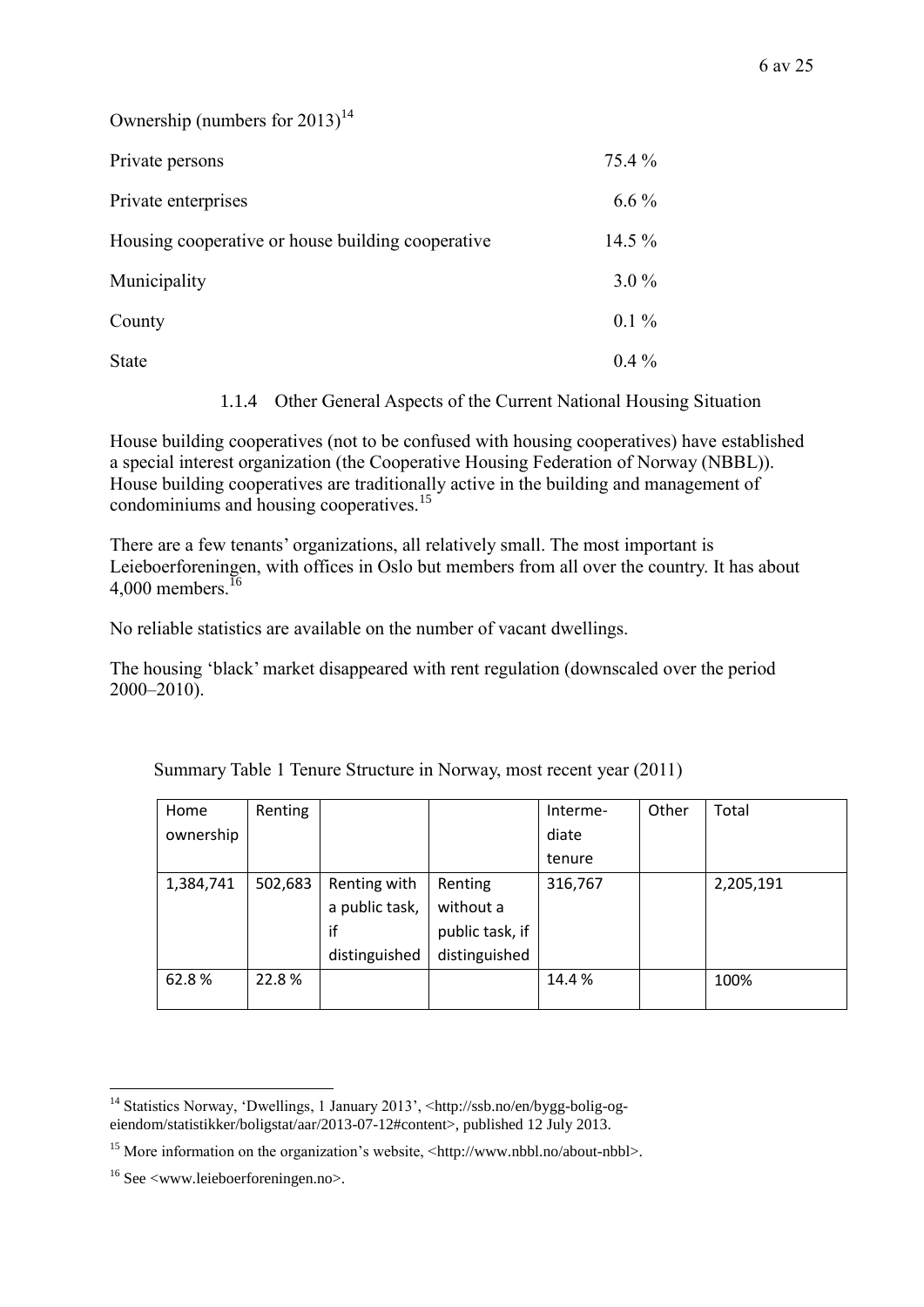### 1.2 Economic Factors

### 1.2.1 Situation of the Housing Market

The situation of the housing market is a contentious issue in Norway. Some argue that housing supply is insufficient in urban areas, while others fear that there is a 'housing bubble' in many parts of the country today. House prices have risen constantly since 1993, with a minor decrease in 2008. The overall index of house prices in Norway starting with 2005=100, rose to 170.7 in Q2 2013, with a small decrease in Q3 and Q4 2013, followed by another rise in Q1 2014. <sup>17</sup> The economic crisis in 2007–2008 had only a modest effect on the Norwegian economy, including the housing market.

The number of households has increased more than the number of dwellings in recent years. In 2013, population growth was 1.3%. Almost three quarters of this growth can be explained by net immigration.<sup>18</sup> Population growth is expected to continue.<sup>19</sup>

The relative share of rental dwellings (in relation to the total number of dwellings) has remained quite stable for many years.

There are probably no reliable statistics available regarding the share of immigrants in rental dwellings. One would expect to find relatively higher numbers of immigrants in rental dwellings, both because immigrants have generally had less time to enter a housing 'career', and because more members of this group have problems with education, employment, and household economy. On the other hand, there is no doubt that many immigrants live in directly and indirectly owned dwellings.

Labour immigrants, often on a short-term stay in Norway, face particular problems in the housing market, but precise information on how they fare is hard to come by.<sup>20</sup>

### 1.2.2 Issues of Price and Affordability

Statistical information on the 'rent-income ratio' is probably not available for Norway and would not be particularly informative if it existed. Rental costs vary significantly from one place to another. Further, rental dwellings make up a rather small part of the housing market. For most people, other types of housing costs are more important.

A study from 2010 shows that about 25% of households have 'high' housing costs, defined as 25% or more of disposable income. In this study, 'housing costs' included the total of rental costs and loan interest and amortization counted.<sup>21</sup>

<sup>1</sup> <sup>17</sup> Statistics Norway, 'House price index, Q1 2014', <http://www.ssb.no/en/priser-ogprisindekser/statistikker/bpi>, published 11 April 2014.

<sup>18</sup> See note [4;](#page-1-0) see also, Meld. 17 (2012–2013), Ch. 2.4.

<sup>&</sup>lt;sup>19</sup> Statistics Norway, 'Population projections  $2012-2100$ '.

<sup>&</sup>lt;https://www.ssb.no/en/befolkning/statistikker/folkfram>, published 20 June 2012.

<sup>20</sup> H. C. SANDLIE and M. L. SEEBERG, *Fremtidens leiemarked i et internasjonalt arbeidsmarked. NOVA Notat 1/2013* (Oslo: Norsk institutt for forskning om oppvekst, velferd og aldring, 2013).

<sup>&</sup>lt;sup>21</sup> T. M. NORMANN, "Utgifter til bolig i Norge og Europa. Inntekter og boligutgifter vokser raskt", *Samfunnsspeilet* 13 (2010), http://ssb.no/inntekt-og-forbruk/artikler-og-publikasjoner/inntekter-og-boligutgiftervokser-i-takt--31134.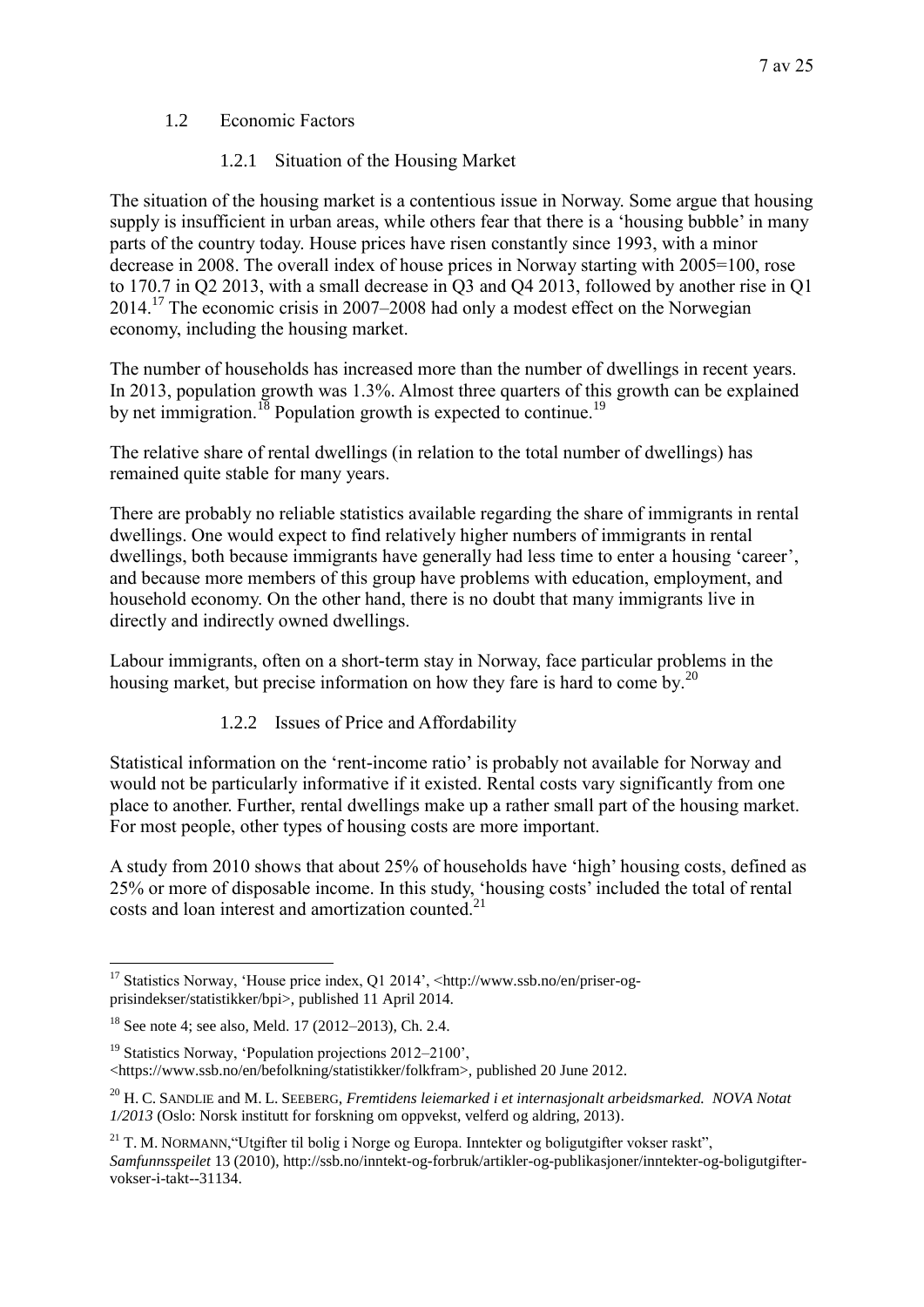Home ownership has been strongly encouraged by different governments for several decades. Ownership is subsidized by the tax system (compared to renting) and ownership is regarded as an attractive form of saving.

The crisis in 2007–2008 had only modest effects on the Norwegian economy.

1.2.3 Tenancy Contracts and Investment

Few dwellings are built for rental purposes nowadays. This in indicated by the fact that 48% of all rented dwellings in 2011 were to be found in detached houses or houses with two dwellings, while only 11.5% in multi-dwelling buildings.<sup>22</sup> Even in multi-dwelling buildings, rental dwellings are most likely condominium units owned by non-professional landlords.

Real Investments Trusts (or comparable phenomena) seem not to be common in Norway.

Securitization of rent would in principle be allowed, but such practice seems quite unusual.

1.2.4 Other Economic Factors

Normally, the landlord (the owner) takes out insurance for the building and the tenant for the furniture.

Estate agents have for a long time played a very important role in transactions for owner dwellings. In recent years, estate agents increasingly have offered their services to nonprofessional landlords, in contracting for new tenancies or managing of tenancies on behalf of the landlord (collecting rent, etc.) or both.

Norway has no notary system and the estate agent usually takes care of at least some of the services offered by notaries in other countries.

Total transaction costs in the sale of an owner dwelling typically represent about 5% of the price: half of this is a transaction tax (stamp duty) and the other half fees for the estate agent.

1.2.5 Effects of the Current Crisis

Rules concerning equity requirements for banks became slightly more restrictive in 2011, with the result that banks will usually not give long-term loans for housing purposes which exceed 85% of the property's estimated value. As already indicated, however, the Government suggest early in 2014 that adopting a more lenient stance would be prudent.<sup>23</sup> The 2011 restrictions were partly a reaction to the steep rise in housing prices and the fear of overindebtedness, but they can hardly be regarded as an effect of the crisis.

Default on mortgage loans generally results in a forced sale under Norwegian law. Statistical information indicates that the number of forced sales has not increased during the period

<sup>1</sup>  $^{22}$  Statistics Norway, 'Population and housing census, dwellings, 19 November 2011', <https://www.ssb.no/en/befolkning/statistikker/fobbolig/hvert-10-aar/2013-02-26#content>, published 26 February 2013.

 $23$  See note [8.](#page-2-0)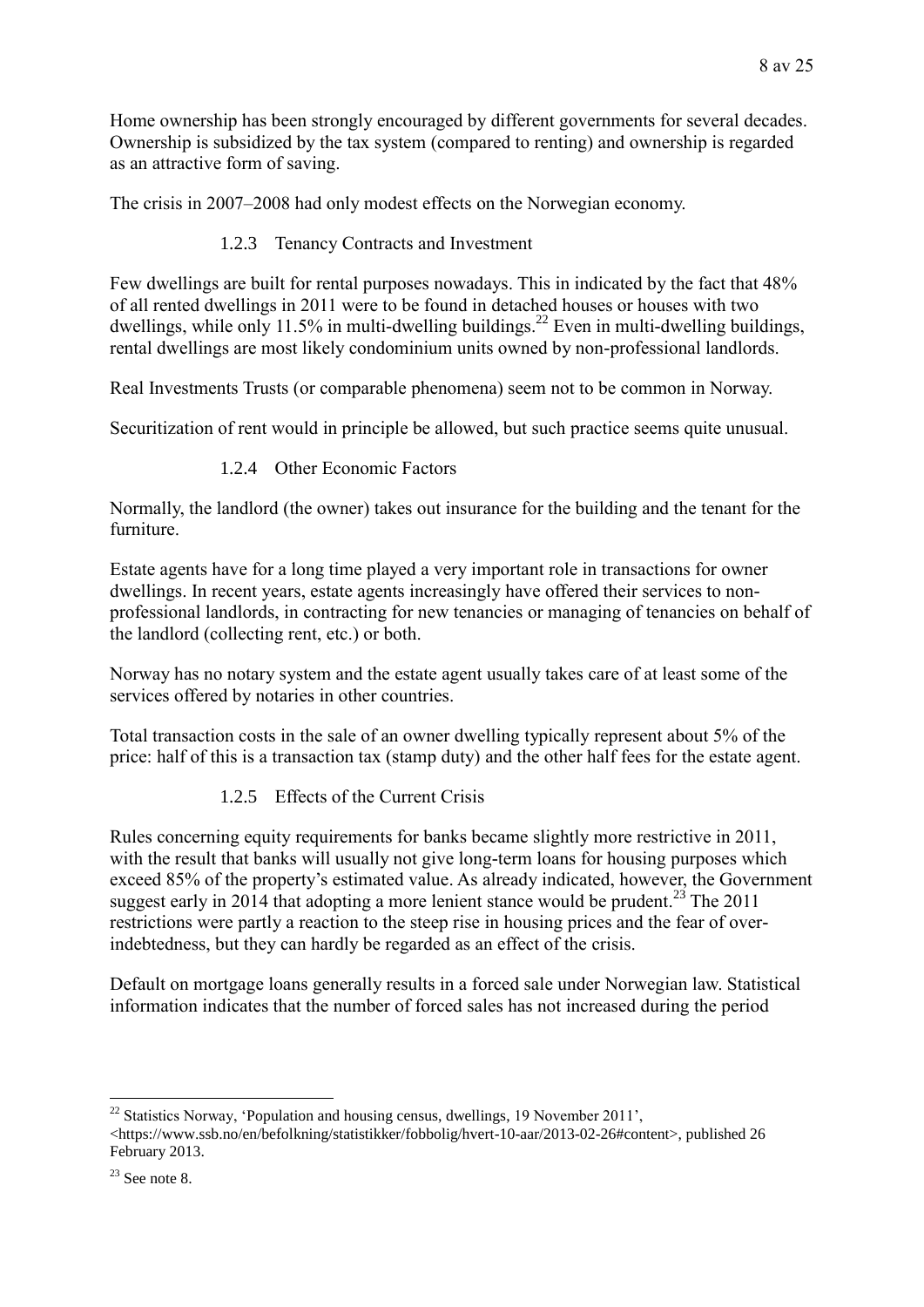2011–2014 and there has been only a small increase since  $2006.<sup>24</sup>$  This seems reasonable, as house prices and household income have increased for several years.

Since the crisis has not had a significant impact on Norwegian economy significantly, it has not resulted in new legislation.

|                                                       | Landlord                                                   | Tenant                                                                                          |
|-------------------------------------------------------|------------------------------------------------------------|-------------------------------------------------------------------------------------------------|
| Crisis effects                                        | No crisis effect                                           |                                                                                                 |
| Return on investment                                  | Investment in rental<br>dwellings not deemed<br>attractive |                                                                                                 |
| Affordability                                         |                                                            | Housing<br>costs are high<br>but not<br>exceptionally<br>high from a<br>European<br>perspective |
| Local differences (in need,<br>RoI and affordability) |                                                            |                                                                                                 |
| Insurance                                             | Landlords insure the<br>building                           | <b>Tenants</b><br>insure their<br>furniture                                                     |

Summary Table 2

### 1.3 Urban and Social Aspects of the Housing Situation

1.3.1 Urban Aspects

There seem to be no reliable statistics concerning the distribution of housing types at the city level. It is common knowledge that rental dwellings are more frequent in larger cities and particularly so in the city centre.

Income distribution has however been mapped in Oslo for example.<sup>25</sup> And to a certain degree, patterns of income distribution will coincide with distribution of types of housing; there are more tenancies and housing cooperatives in areas of the city with lower income levels. But there are several nuances here. Dwellings in city centres (typically in condominiums) have become increasingly popular and, hence, expensive.

Squatting occurs, but remains negligible.

<sup>1</sup> <sup>24</sup> Statistics Norway, 'Transfer of properties, Q1 2014', <https://www.ssb.no/en/bygg-bolig-ogeiendom/statistikker/eiendomsoms>, published 29 April 2014.

<sup>25</sup> See Oslo kommune, 'Inntektsstatistikk for Oslo 2012', <http://www.utviklings-ogkompetanseetaten.oslo.kommune.no/oslostatistikken/inntekt/>, updated 23 April 2004.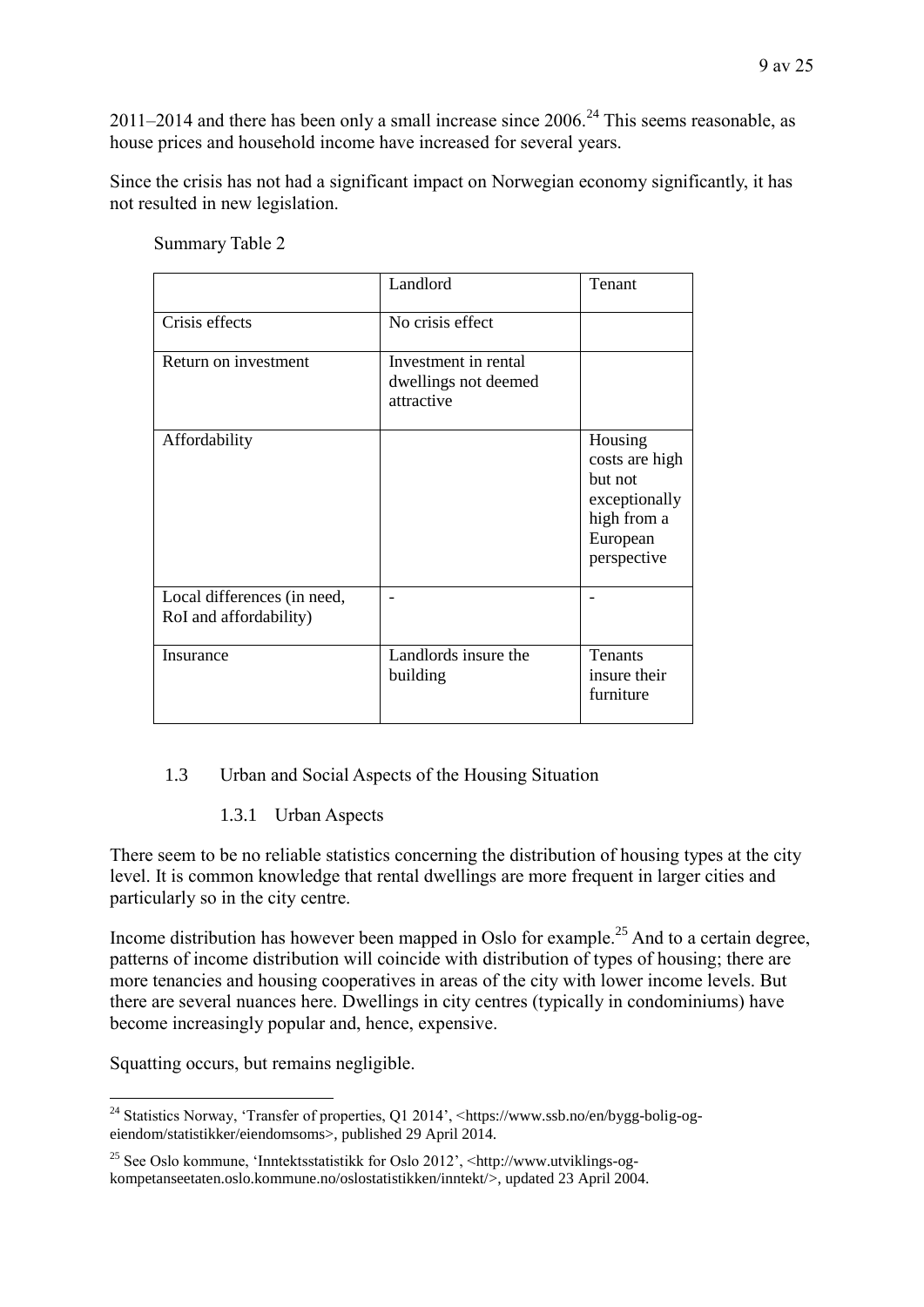### 1.3.2 Social Aspects

Public opinion is that home ownership should be preferred for economic reasons. This view is also held by the authorities.<sup>26</sup> Home ownership is – as already indicated – encouraged and even subsidized by taxation.

There are rather few long-term rental contracts for dwellings. Most rental contracts are for three years.

|                                    | Home<br>ownership      | Renting with a public<br>task | Renting<br>without a<br>public task             | Etc. |
|------------------------------------|------------------------|-------------------------------|-------------------------------------------------|------|
| Dominant public opinion            | Attractive             | Not relevant                  | Mostly<br>regarded as<br>an interim<br>solution |      |
| Tenant opinion                     | Attractive             | Not relevant                  | Mostly<br>regarded as<br>an interim<br>solution |      |
| Contribution to<br>gentrification? | ۰                      | -                             |                                                 |      |
| Contribution to<br>ghettoization?  |                        |                               |                                                 |      |
| Squatting?                         | Marginal<br>phenomenon | Marginal phenomenon           | Marginal<br>phenomenon                          |      |

Summary Table 3

### **2 Housing Policies and Related Policies**

#### 2.1 Introduction

Housing policy occupies a less important place in welfare discussions than it used to some decades ago.

There is no explicit legal right to housing. Such rights follow more indirectly from human rights instruments which have status as Norwegian law.<sup>27</sup>

<sup>1</sup>  $26$  See, for example, Meld. St. 17 (2012–13) Ch. 5.

<sup>27</sup> K. LILLEHOLT, 'The Right to Housing and its Impact on Contract Law', in *Velferd og rettferd. Festskrift til Asbjørn Kjønstad 70 år*, eds. K. Ketscher et al. (Gyldendal Juridisk: Oslo 2013) pp 363–373.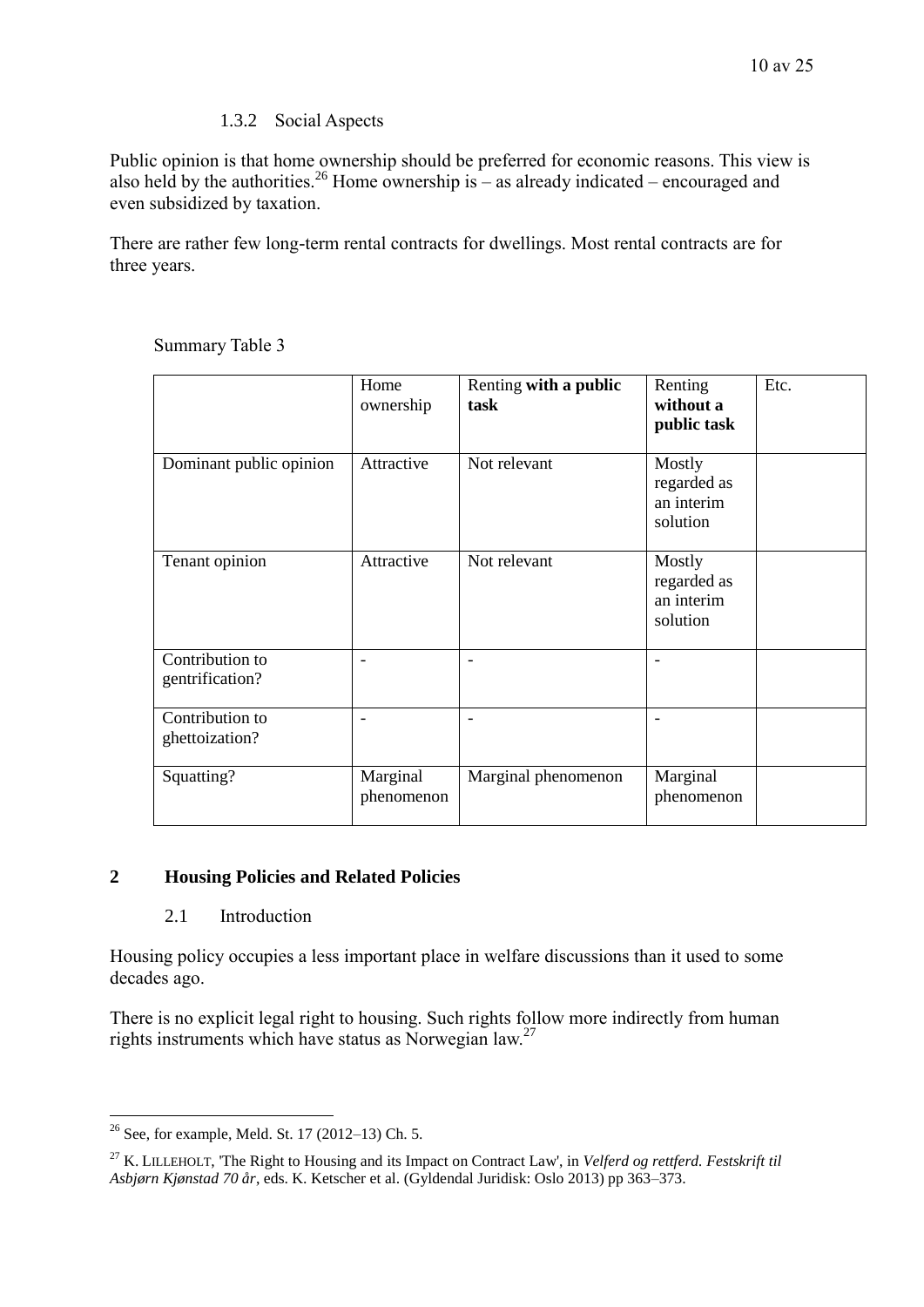### 2.2 Policies and Actors

### 2.2.1 Governmental Actors

The Ministry of Local Government and Modernization is in charge of housing policy and housing matters. Municipalities are primarily responsible for implementing the policies.

### 2.2.2 Housing Policies

Home ownership is encouraged by the Government, as already explained.

Measures against vacant dwellings were abolished decades ago.

Housing policies aimed at immigrants and asylum seekers do exist to some extent.

### 2.2.3 Urban Policies

Ghettoization is to a certain degree prevented by the fact that municipalities buy apartments in condominiums and housing cooperatives for rental purposes.

There are a certain number of regulations designed to avoid permanent dwellings being bought for leisure purposes in specific areas.

### 2.2.4 Energy Policy

The construction industry has for some years argued that housing is becoming more expensive due to energy requirements.

|             | National<br>level  | $2nd$ level<br>(e.g. federal<br><b>or</b><br>provincial) | $3rd$ level | Etc. | Lowest level<br>(e.g.<br>municipality) |
|-------------|--------------------|----------------------------------------------------------|-------------|------|----------------------------------------|
| Policy aims | Government         | not relevant                                             |             |      | implementation                         |
| 1)          |                    |                                                          |             |      |                                        |
| 2)          |                    |                                                          |             |      |                                        |
| Etc.        |                    |                                                          |             |      |                                        |
| Laws        | Government<br>(and |                                                          |             |      |                                        |
| 1)          | Parliament)        |                                                          |             |      |                                        |
| 2)          |                    |                                                          |             |      |                                        |
| Etc.        |                    |                                                          |             |      |                                        |

Summary Table 4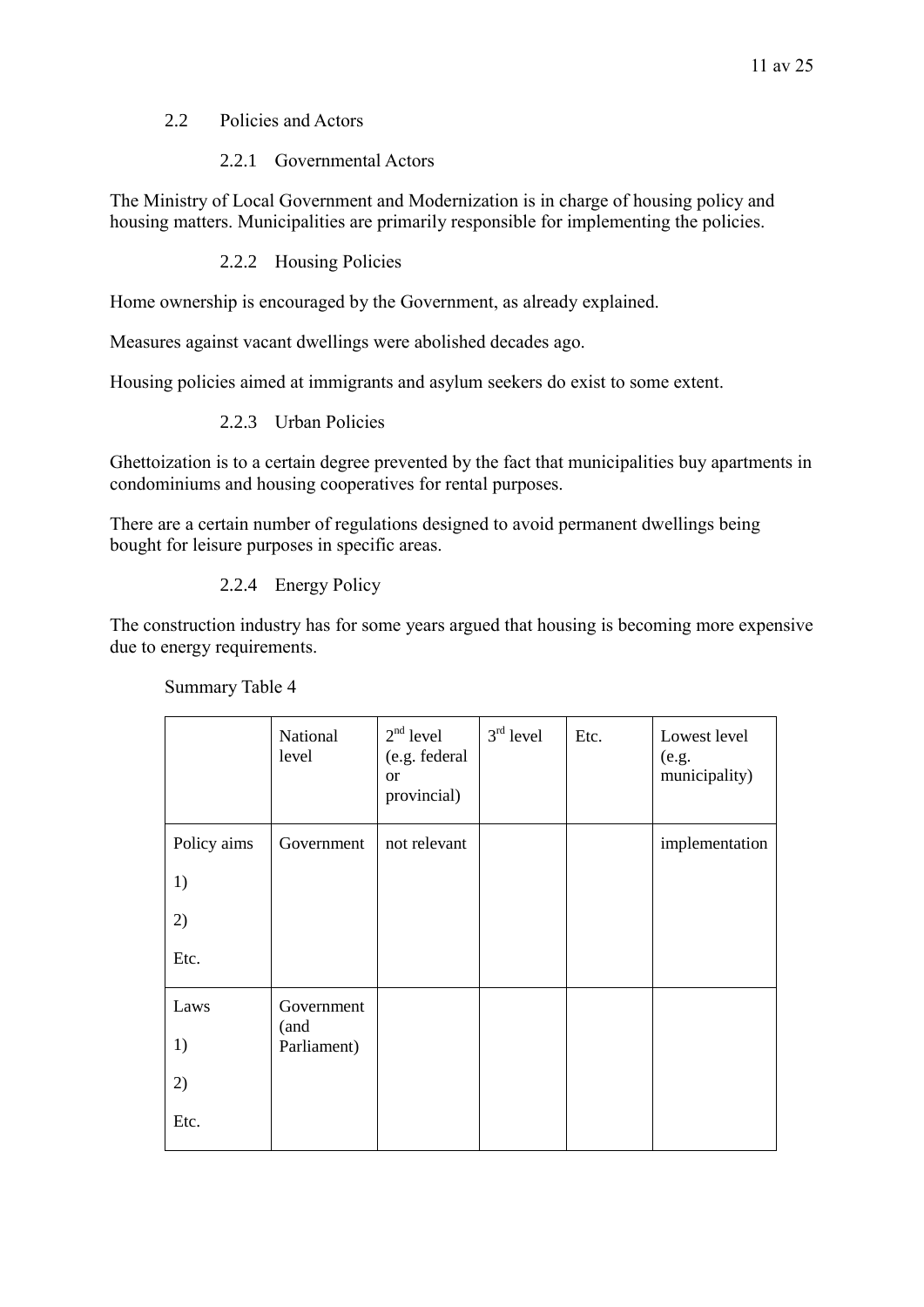| Instruments  | Government,<br>ministry |  |  |
|--------------|-------------------------|--|--|
| $\mathbf{2}$ |                         |  |  |
| Etc.         |                         |  |  |

# 2.3 Subsidization

Housing is subsidized indirectly through taxation.

Summary Table 5

| <b>Subsidization of landlord</b>                                                                                         | Tenure type 1 | Tenure type 2, etc. |
|--------------------------------------------------------------------------------------------------------------------------|---------------|---------------------|
| Subsidy before start of<br>contract (e.g. savings)<br>scheme)                                                            | Not relevant  |                     |
| Subsidy at start of contract<br>(e.g. grant)                                                                             |               |                     |
| Subsidy during tenancy<br>(e.g. lower-than market<br>interest rate for investment<br>loan, subsidized loan<br>guarantee) |               |                     |
|                                                                                                                          |               |                     |

# Summary Table 6

| <b>Subsidization of tenant</b>                                                                   | Tenure type 1 | Tenure type 2, etc. |
|--------------------------------------------------------------------------------------------------|---------------|---------------------|
| Subsidy before start of<br>contract (e.g. voucher<br>allocated before find a rental<br>dwelling) |               |                     |
| Subsidy at start of contract<br>(e.g. subsidy to move)                                           |               |                     |
| Subsidy during tenancy<br>(in e.g. housing allowances,<br>rent regulation)                       |               |                     |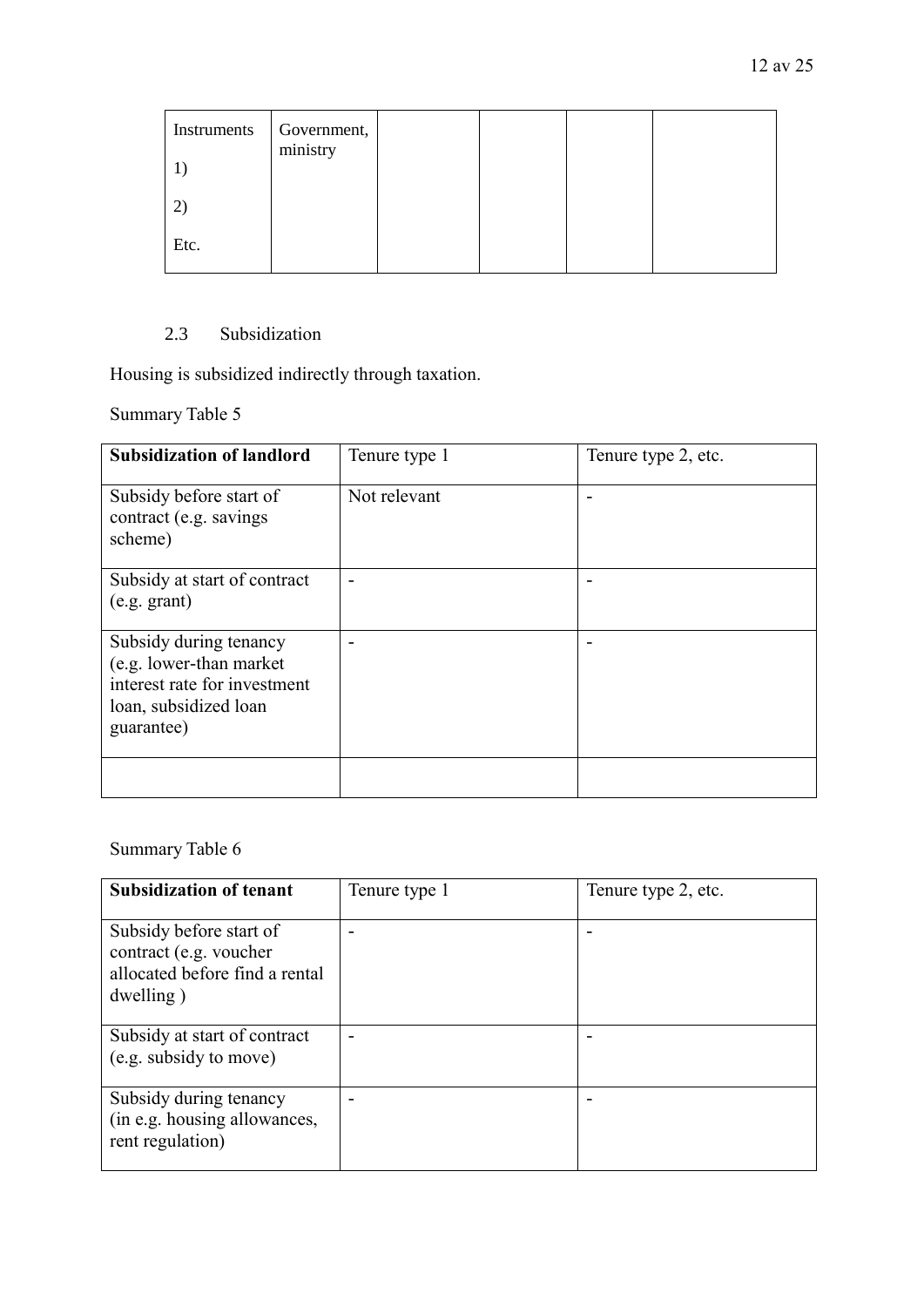### Summary Table 7

| <b>Subsidization of owner-</b><br>occupier                                                                                                       | Tenure type 1 | Tenure type 2 |
|--------------------------------------------------------------------------------------------------------------------------------------------------|---------------|---------------|
| Subsidy before start of<br>contract (e.g. savings)<br>scheme)                                                                                    |               |               |
| Subsidy at start of contract<br>(e.g. grant)                                                                                                     |               |               |
| Subsidy during tenancy<br>(e.g. lower-than market)<br>interest rate for investment<br>loan, subsidized loan<br>guarantee, housing<br>allowances) |               |               |

### 2.4 Taxation

Home owners pay property tax, real property tax (in some municipalities), and capital gains tax (to a certain degree), but no capital income tax.<sup>28</sup>

Tenants do not pay taxes on rental property.

The fact that there is no capital income tax on owner dwellings (as long as the dwelling is used by the owner) represents an important subsidy. Property taxes on dwellings are based on a relatively low property valuation. The capital gains taxation in case of a sale is easy to avoid (living in the dwelling for one year suffices). Interest paid on loans – for residential or other purposes – may be deducted from income, resulting in a tax reduction of 28% of the amount paid.

The tax system makes home ownership attractive and rental housing comparatively less so.

Tax evasion related to housing can hardly be considered a major problem in the present system.

#### Summary Table 8

| Home-owner | Landlord of<br>tenure type 1 | Tenant of<br>tenure type 1 | Landlord of<br>tenure type 2 | Tenant of<br>tenure type |
|------------|------------------------------|----------------------------|------------------------------|--------------------------|
|            |                              |                            |                              |                          |

<sup>1</sup> <sup>28</sup> See for an overview, Meld. St. 17 (2012–2013) Ch. 2.3.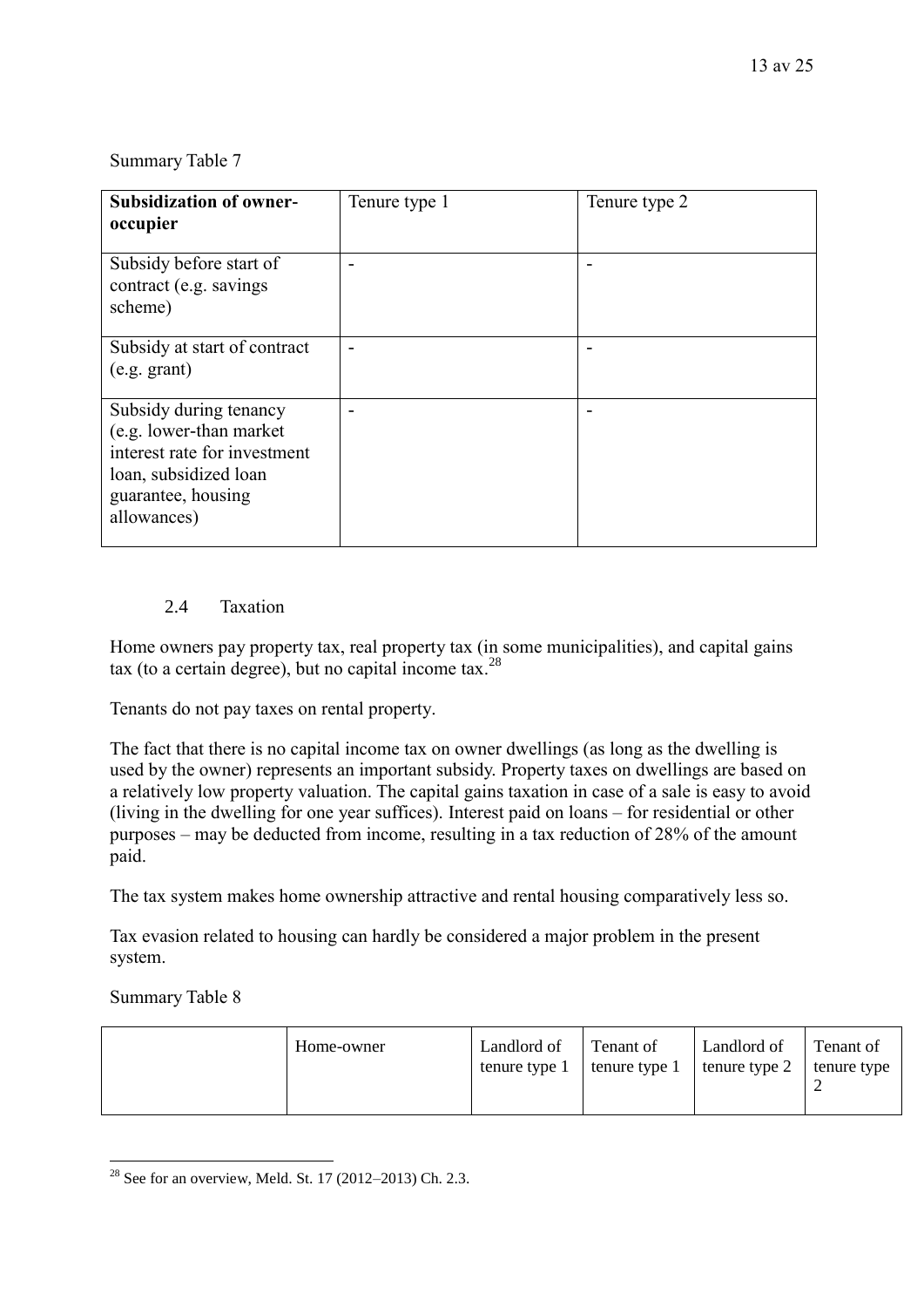| Taxation at point of<br>acquisition | stamp duty                                 | $\overline{\phantom{a}}$     | stamp duty            | $\overline{\phantom{a}}$ |                          |  |
|-------------------------------------|--------------------------------------------|------------------------------|-----------------------|--------------------------|--------------------------|--|
| Taxation during<br>tenancy          | property<br>tax<br>real<br>property<br>tax | based on<br>low<br>valuation | capital<br>income tax | $\overline{\phantom{0}}$ |                          |  |
| Taxation at the end of<br>tenancy   | mild<br>capital<br>gains tax               |                              | capital gains<br>tax  | $\overline{\phantom{a}}$ | $\overline{\phantom{a}}$ |  |

# **3 Regulatory Types of Rental and Intermediate Tenures**<sup>29</sup>

### 3.1 Classification of Different Types of Regulatory Tenure

There is in principle only one type of tenure in the rental sector. For dwellings rented for special purposes (people with special needs, students etc.) some derogating clauses are allowed<sup>30</sup>

### 3.2 Regulatory Types of Tenure Without a Public Task

There is no distinction made as between tenancies with a public task and other residential tenancies. Nor are there other types of tenures with a public task.

### 3.3 Regulatory Types of Tenure with a Public Task

See under 3.2.

| Rental housing without a public task                                                                                                                                                                                                     | Main characteristics                                                                                                          |  |
|------------------------------------------------------------------------------------------------------------------------------------------------------------------------------------------------------------------------------------------|-------------------------------------------------------------------------------------------------------------------------------|--|
| (market rental housing for which the ability)<br>to pay determines whether the tenant will<br>rent the dwelling); for example different<br>intertemporal schemes of different landlord<br>types with different tenancy rights and duties | Types of landlords<br>Public task<br>$\bullet$<br>Estimated size of market share within<br>$\bullet$<br>rental market<br>Etc. |  |
| Private rental tenancy a<br>1)<br>Private rental tenancy b<br>Private rental tenancy c<br>3)<br>Etc.<br>4)                                                                                                                               |                                                                                                                               |  |
| Rental housing for which a public task has                                                                                                                                                                                               |                                                                                                                               |  |

 $29$  i.e. all types of tenure apart from full and unconditional ownership.

<u>.</u>

<sup>&</sup>lt;sup>30</sup> Landlord and Tenant Act Ch. 11.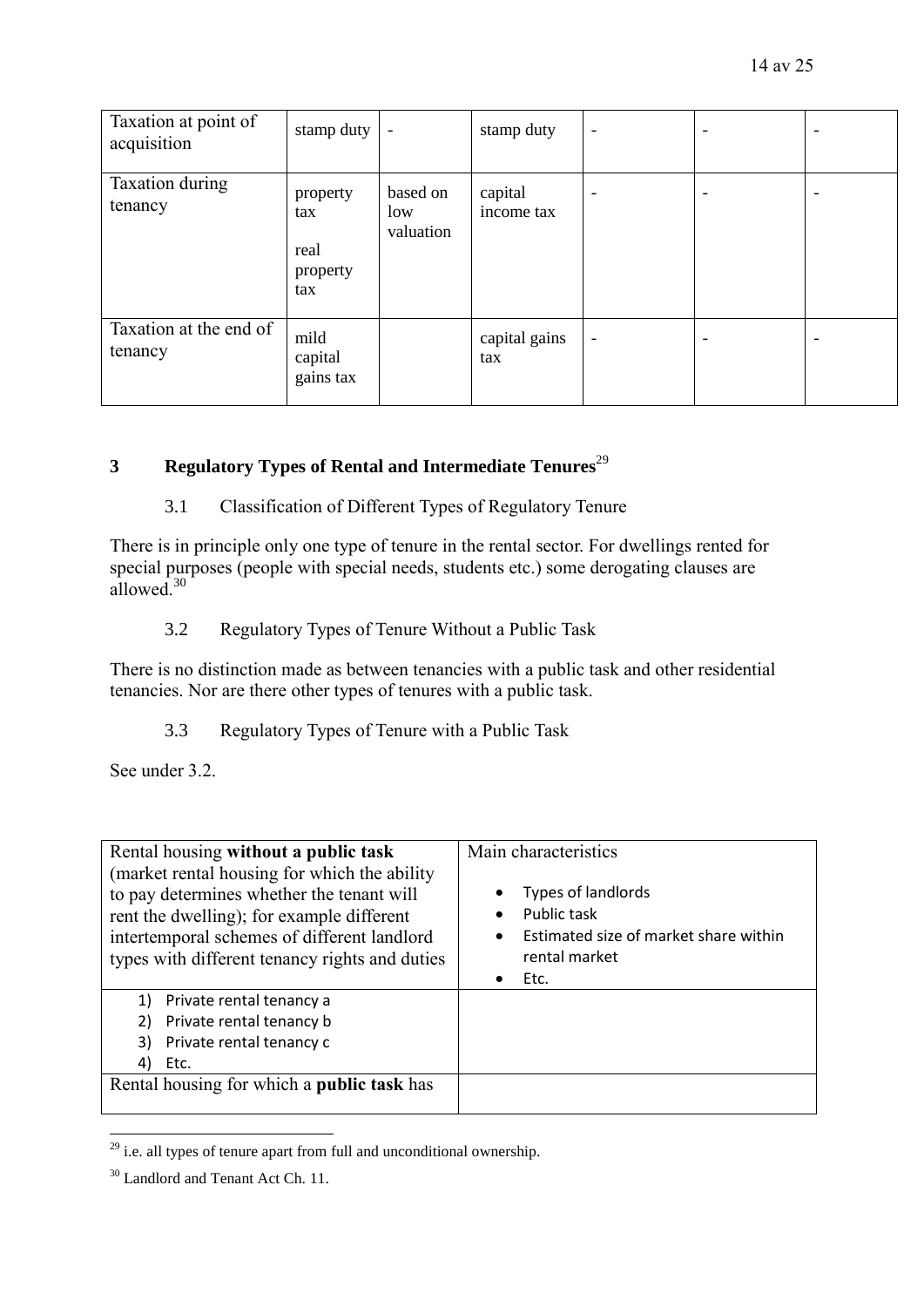| been defined<br>(Housing for which government has defined<br>a task; often non-profit or social housing that<br>is allocated according to need, but not<br>always) |  |
|--------------------------------------------------------------------------------------------------------------------------------------------------------------------|--|
| Municipal tenancy<br>5)                                                                                                                                            |  |
| Housing association tenancy<br>6)                                                                                                                                  |  |
| Social tenancy<br>7)                                                                                                                                               |  |
| 8)<br>Etc.                                                                                                                                                         |  |

### **Part 2: Tenancy Law**

### **1 Origins and Development of Tenancy Law**

Tenancies have of course existed for as long as sources of history can be traced. Up until the twentieth century, legislative measures concerning tenancies were only few and far between, with little impact in practice. A tenancy was regarded as a contract but there were also provisions concerning the protection of the tenant's rights against a new owner of the property ('Kauf bricht nicht Miete'). $31$ 

More comprehensive legislative measures were adopted during the period 1914–1918 as a result of the general economic hardship caused by the war. Caps on rent were introduced, leading to subsequent rules on protection of possession, prohibiting termination of the tenancy without good reason.

Permanent legislation on tenancies, both for residential and business purposes, was introduced in 1939 (Landlord and Tenant Act 1939).<sup>32</sup> This act contained general provisions on the contractual obligations of the parties as well as rules protecting tenants. In addition, rent was capped in several cities, from 1939 onwards, following the outbreak of the war. The last remnants of the capped rent regulation were abolished as of 1 January 2010. In the meantime, the Landlord and Tenancy Act 1939 was replaced by the Landlord and Tenant Act 1999.<sup>33</sup> The latter deals mainly with the general contractual relationship, but there are still rules protecting tenants against unreasonable termination of the contract and other rules protecting tenants of residential dwellings in particular.

The early regulation of tenancies, in 1914–1918, was obviously a response to the need to protect tenants in a difficult situation. The social protection aim has continued to motivate tenancy regulation even later on. Present legislation is, however, mainly of a general contractual character, where the purpose is to balance the obligations of the landlord and the tenant.

1

<sup>&</sup>lt;sup>31</sup> For a brief introduction see K. LILLEHOLT, *Personskifte i husleigeforhold* (Oslo: Universitetsforlaget, 1986),  $3 - 7$ .

<sup>32</sup> *Lov 16. juni 1939 nr. 6 om husleie* (Landlord and Tenant Act 1939).

<sup>33</sup> *Lov 17/1999 om husleieavtaler* (Landlord and Tenant Act 1999).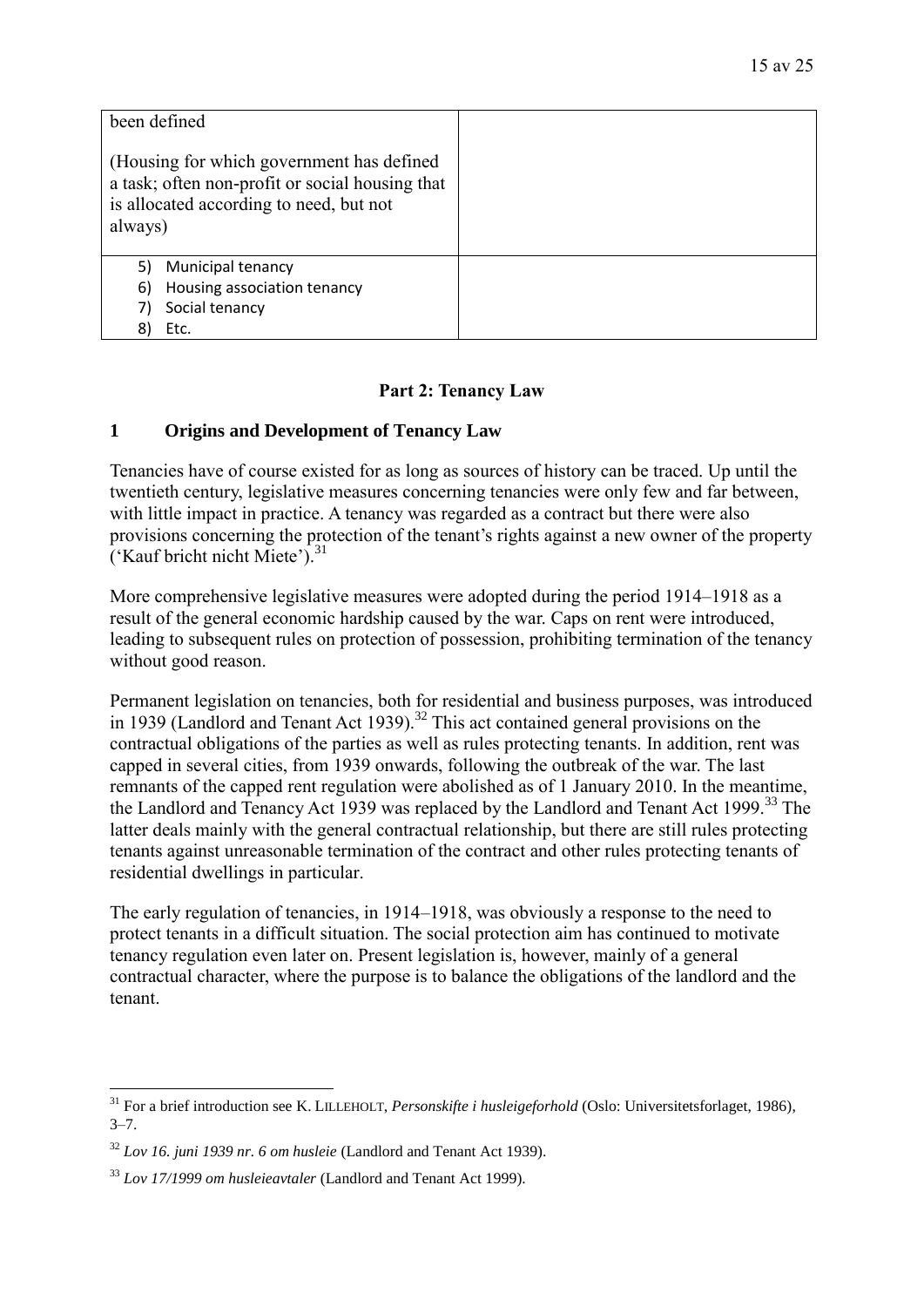# **2 Tenancy Regulation and its Context**

### 2.1 General Introduction

Legislation on tenancies is now concentrated in the Landlord and Tenant Act 1999.<sup>34</sup> The earlier special legislation on rent has been abolished. Rules on the habitability of rooms and houses are to be found in the Planning and Building Act (with administrative regulations); these rules do not deal with tenancies in particular.<sup>35</sup>

The Landlord and Tenant Act covers both business tenancies and residential tenancies. Some rules, for example concerning protection against unreasonable termination, are mandatory for both groups of tenancies. Several other provisions may not be derogated from to the detriment of a tenant in a residential tenancy.<sup>36</sup>

The landlord's termination of the tenancy by notice may be set aside by the court if termination has unreasonable effects.<sup>37</sup> The importance of this rule is, however, limited, as most contracts are concluded for a definite period. On the expiry of the definite period, there is no protection against termination. For residential dwellings, there is a minimum contract period of three years.<sup>38</sup>

For residential tenancies, there are certain limitations on increasing rent.<sup>39</sup> A yearly adjustment based on the rise or fall of the retail price index may be agreed upon. This aside, only an adjustment to the 'prevalent' rent level every third year is allowed. This rule, too, is of limited practical importance, as most leases expire after three years and rent is then renegotiated under a new contract.

Under Norwegian law, there is no sharp distinction between property rights and obligatory rights. The tenant's right is to a certain extent protected by legislation against competing rights in the property and protection may be expanded by registration in the Land Registry.<sup>40</sup>

Real estate agents have for some years now shown a new interest in the rental market, mostly by managing tenancies for non-professional landlords.

| tenancy type 2, etc.<br>tenancy type 1<br>more than one<br>tenancy type |  | Main<br>characteristic(s) of | Main<br>characteristic(s) of | Ranking from<br>strongest to weakest<br>regulation, if there is |
|-------------------------------------------------------------------------|--|------------------------------|------------------------------|-----------------------------------------------------------------|
|-------------------------------------------------------------------------|--|------------------------------|------------------------------|-----------------------------------------------------------------|

# 2.2 The Preparation and Negotiation of Tenancy Contracts

<u>.</u>

<sup>34</sup> See for general legal literature on tenancies, C. F. WYLLER, *Boligrett* (Stavanger: C.F. Wyller, 2009); L. A. PARELIUS and S. BRAGDØ-ELLENES, *Husleieavtaler* (Bergen: Fagbokforlaget, 2010).

<sup>35</sup> *Lov 71/2008 om planlegging og byggesaksbehandling* (Planning and Building Act).

<sup>36</sup> Landlord and Tenant Act Section 1-2.

<sup>&</sup>lt;sup>37</sup> Landlord and Tenant Act Section 9-8.

<sup>38</sup> Landlord and Tenant Act Section 9-3.

<sup>39</sup> Landlord and Tenant Act Ch. 4.

<sup>40</sup> *Lov 7. juni 1935 nr. 2 om tinglysing* (Land Registry Act) Section 22 No. 3.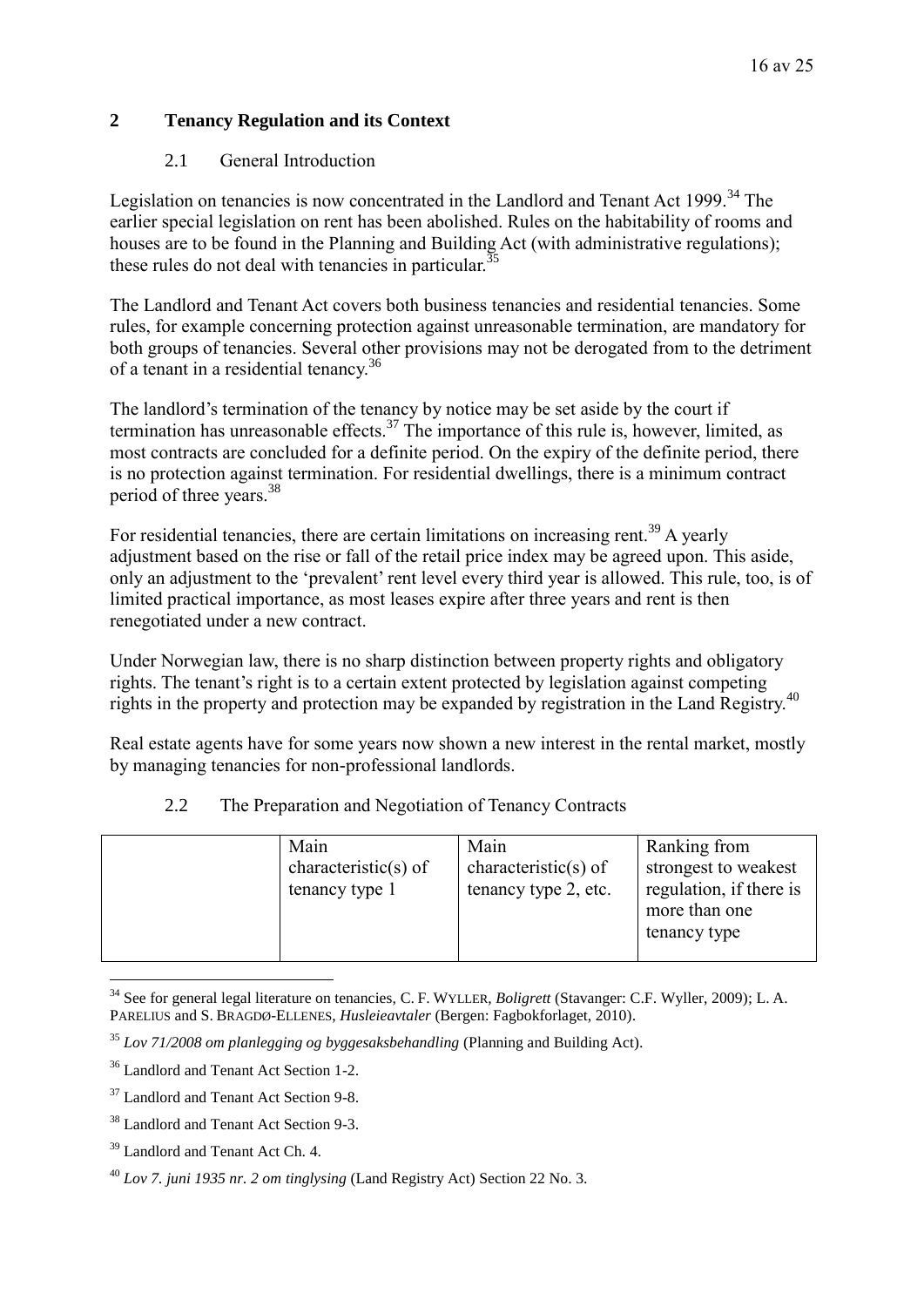| Choice of tenant |  |  |
|------------------|--|--|
| Ancillary duties |  |  |

There are no situations in which the landlord is obliged to enter into a rental contract. The parties find each other mostly through advertisements, in particular through web services, or through real estate agencies specialising in rental dwellings.

Rules on unlawful discrimination, on the grounds of sex, race, nationality, etc., also apply to rental contracts.<sup>41</sup> Unlawful discrimination may result in civil liability and in some cases even penal liability.

The extent to which the financial status of potential tenants is checked probably varies a lot. Checking such information through credit information agencies is quite easy and inexpensive (the tenant will receive a copy from the agency). Other forms of checks are uncommon, or at least are rarely heard of. Compilation of information on is regulated under the Personal Data Act<sup>42</sup>

General requirements of 'loyalty' in contractual relationships also apply to tenancy contracts.

|                                                    | Main<br>characteristic(s) of<br>tenancy type 1 | Main<br>characteristic(s) of<br>tenancy type 2, etc. | Ranking from<br>strongest to weakest<br>regulation, if there is<br>more than one<br>tenancy type |
|----------------------------------------------------|------------------------------------------------|------------------------------------------------------|--------------------------------------------------------------------------------------------------|
| Requirements for<br>valid conclusion               | contract in writing<br>may be claimed          | $\overline{\phantom{0}}$                             |                                                                                                  |
| <b>Regulations limiting</b><br>freedom of contract | mandatory rules on<br>terms                    | $\overline{\phantom{0}}$                             |                                                                                                  |

2.3 Conclusion of Tenancy Contracts

General rules on the conclusion of contracts apply to tenancies. Oral contracts are binding but each party may require that the terms of the contract be written down.<sup>43</sup> Some of the rules on the content of the contract cannot validly be derogated from to the detriment of the tenant.<sup>44</sup> A term requiring the tenant to lend money to the landlord is not binding (the law thus excludes an earlier practice that was held unfortunate).<sup>45</sup>

<sup>1</sup> <sup>41</sup> Landlord and Tenant Act Section 1-8.

<sup>42</sup> *Lov 31/2000 om behandling av personopplysninger* (Personal Data Act).

<sup>43</sup> Landlord and Tenant Act Section 1-4.

<sup>44</sup> Landlord and Tenant Act Section 1-2.

<sup>45</sup> Landlord and Tenant Act Section 3-7.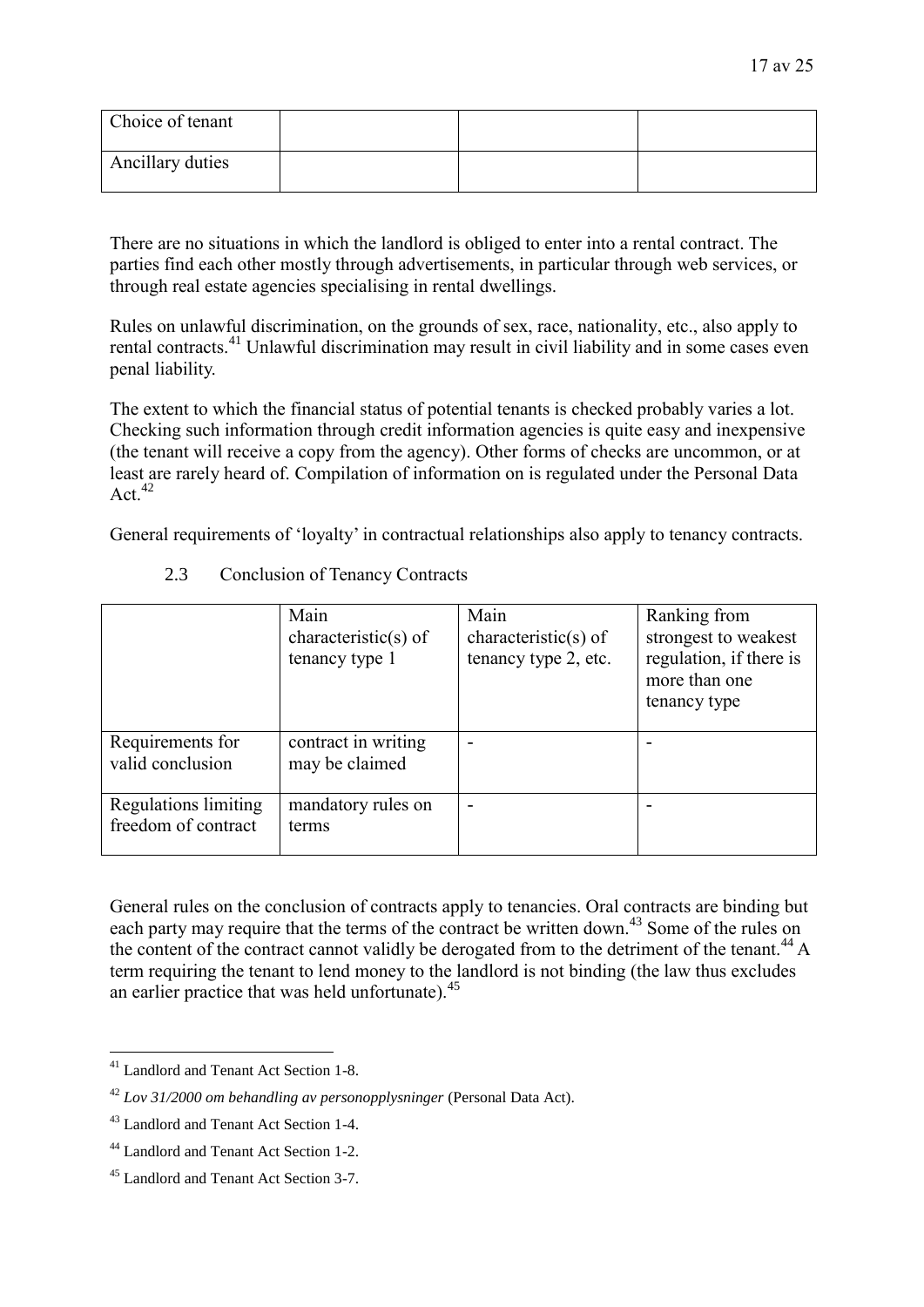Real estate agents' fees are not regulated. Examples from advertisements on the Internet indicate that the landlord must pay approximately one month's rent to establish the tenancy and about 10% of the rent as a management fee.

|                                    | Main<br>characteristic(s) of<br>tenancy type 1 | Main<br>$characteristic(s)$ of<br>tenancy type 2, etc. | Ranking from<br>strongest to weakest<br>regulation, if there is<br>more than one<br>tenancy type |
|------------------------------------|------------------------------------------------|--------------------------------------------------------|--------------------------------------------------------------------------------------------------|
| Description of<br>dwelling         | not mandatory                                  |                                                        |                                                                                                  |
| Parties to the tenancy<br>contract | no restrictions                                |                                                        |                                                                                                  |
| Duration                           | mostly for three<br>years                      |                                                        |                                                                                                  |
| Rent                               | fixed amount                                   |                                                        |                                                                                                  |
| Deposit                            | up to six months'<br>rent                      |                                                        |                                                                                                  |
| Utilities, repairs, etc.           | both parties                                   |                                                        |                                                                                                  |

2.4 Contents of Tenancy Contracts

There are no authorized standard terms for tenancy contracts. Homeowners' organizations and the Norwegian Consumer Council both offer forms which are relatively neutral in content. Apart from these forms, there seem to be a variety of contracts used by individual landlords, real estate agents, etc. Regarding residential tenancies, the rules of the Landlord and Tenant Act on non-performance and on remedies for non-performance may not, for the most part, be derogated from to the detriment of the tenant.<sup>46</sup> This holds true also for rules regarding security of tenure, regulation of rent periods, etc. The parties are free to agree on the quality of the dwelling and on initial rent. For non-residential leases, most of the rules are nonmandatory.

There are no restrictions concerning who can be a landlord or a tenant. Short-term contracts and contracts which may be terminated by giving notice are, as a rule, valid against a new owner of the property without further requirements; long-term contracts may acquire protection through registration in the Land Registry.<sup>47</sup>

Children, certain relatives, a spouse or a cohabitant are allowed to move in together with the tenant. Other persons may be taken into the household as long as the dwelling is not

<sup>&</sup>lt;u>.</u> <sup>46</sup> Landlord and Tenant Act Section 1-2.

<sup>&</sup>lt;sup>47</sup> Land Registry Act Section 22 No. 3.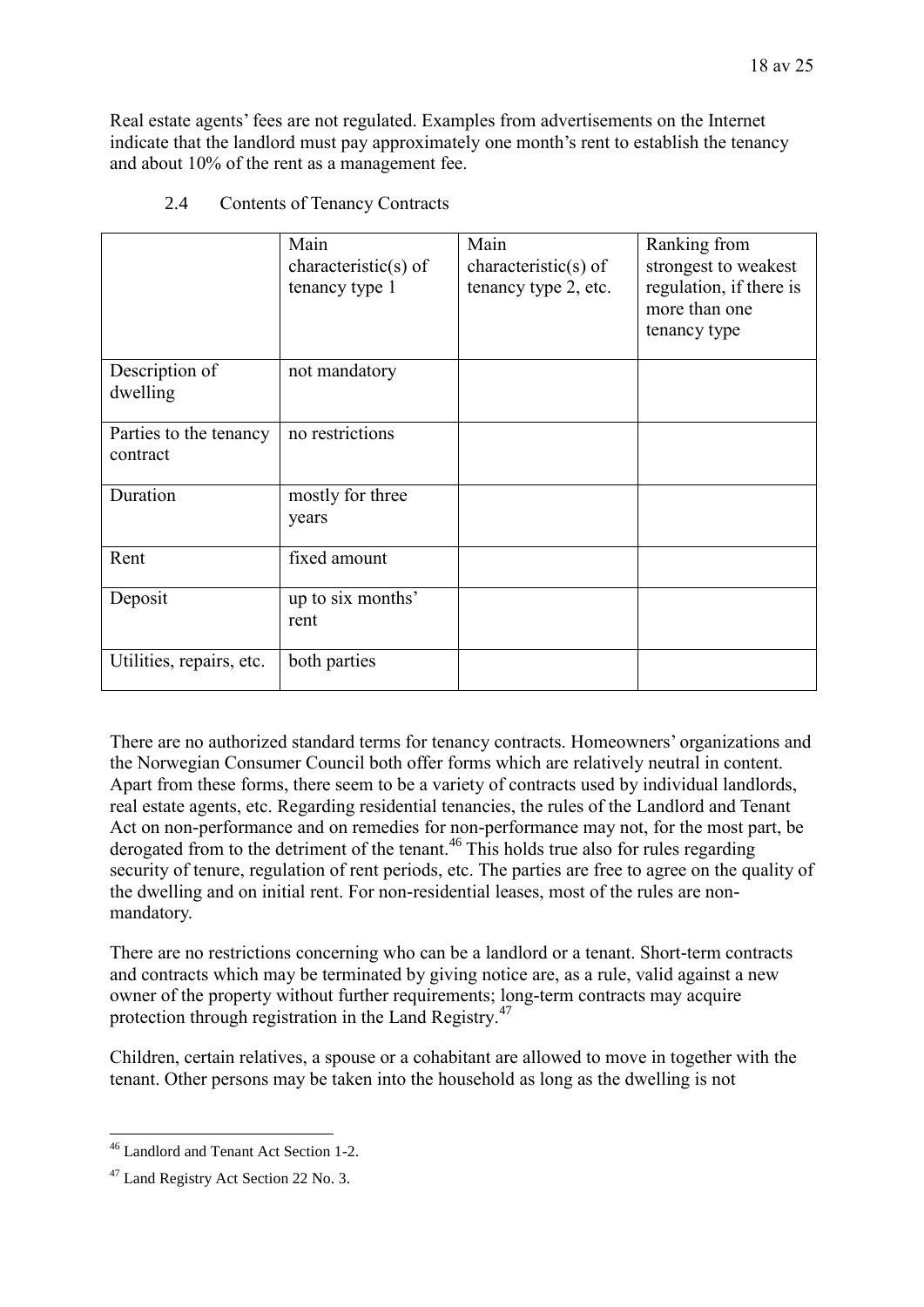'overcrowded' (*overbefolket*, a rather vague term applied in the Act).<sup>48</sup> There are detailed rules concerning the right of family members to continue the tenancy on the death of the tenant and in situations of divorce, etc.<sup>49</sup> Such rights are less important today than they used to be, as most contracts are now concluded for three years only.

Contracts where several tenants (typically students) share a dwelling vary quite a lot in content, and the law is not clear regarding the various situations where one of the tenants moves out and the others prefer to stay. In some cases there is formally only one tenant (the others then being subtenants), in other cases there are several tenants on equal terms.

Subletting is as a rule not allowed, but a tenant may sublet parts of a dwelling where the tenant lives himself, unless there are good reasons related to the subtenant for the landlord to say no.<sup>50</sup> There are also rules allowing the tenant to sublet a dwelling during periods of temporary absence and for the remaining part of a contract period of at least one year or to terminate the contract if the landlord opposes such subletting without sufficient good reason.<sup>51</sup>

Tenancy contracts are either for a definite period or for an indefinite period. For residential dwellings, a contract for a definite period must as a rule cover a period at least three years in favour of the tenant (there are specified exceptions to this rule).<sup>52</sup> Today, most contracts for residential purposes are concluded for a definite period of three years, the reason being that landlords fear the protection provided to tenants by the law in cases of termination by notice.

There is no control of the originally agreed rent (except for a general clause prohibiting 'unreasonable' rent).<sup>53</sup> Rent is payable one month in advance, unless otherwise agreed.<sup>54</sup> Agreements to pay for more than one month in advance are not valid in residential tenancies. Late payment may result in forced eviction, in accordance with procedures prescribed by legislation.<sup>55</sup> The Landlord and Tenant Act establishes a procedure for depositing money in a bank or other financial institution in cases of disputed claims over rent or set-offs against rent; such a deposit bars termination and eviction for non-performance.<sup>56</sup>

The landlord may assign his claims for rent. Effects of assignment on set-off are regulated by general rules on the assignment of claims. The tenant's possible claim for rent reduction remains intact subsequent to assignment.

Minor obligations of performance in kind (cleaning of stairs, etc.) are often included in residential tenancy contracts and there is no evidence that such undertakings create problems in relation to possible guarantees by third parties.

<u>.</u>

<sup>&</sup>lt;sup>48</sup> Landlord and Tenant Act Section 7-1.

<sup>49</sup> Landlord and Tenant Act Sections 8-2 and 8-3.

 $50$  Landlord and Tenant Act Sections 7-2 and 7-3.

<sup>51</sup> Landlord and Tenant Act Sections 7-3 and 7-4.

<sup>52</sup> Landlord and Tenant Act Section 9-3.

<sup>53</sup> Landlord and Tenant Act Section 4-1.

<sup>54</sup> Landlord and Tenant Act Section 3-2.

<sup>55</sup> *Lov 86/1992 om tvangsfullbyrdelse* (Enforcement Act) Section 13-2.

<sup>56</sup> Landlord and Tenant Act Section 3-5.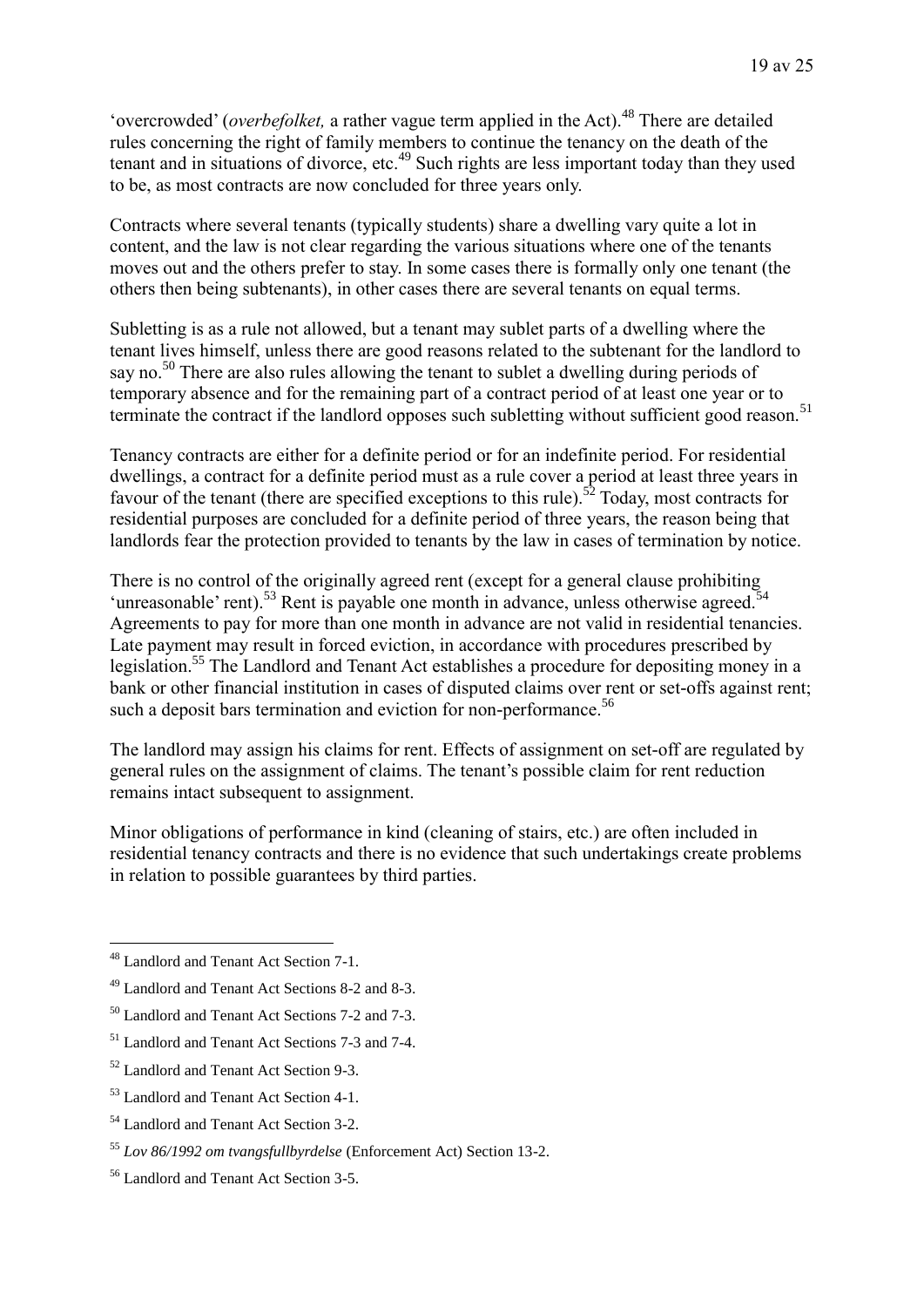In residential tenancies, there are certain limitations on increasing rent, as explained earlier. Yearly adjustment of rent based on the rise or fall of the retail price index may be agreed upon. Otherwise, rent may only be adjusted every third year to the 'prevalent' rent.<sup>57</sup>

A contract for the supply of electricity used by the tenant (for light, cooking, heating, etc.) is usually entered into directly with the supplier (but for single rooms and small flats there is sometimes a contract between the supplier and the landlord, such charges being included in the rent). The landlord's electricity, fuel and consumption-based water supply and sewage costs may be distributed among and charged to the tenants of the property. Otherwise, the rent agreed upon must be a fixed sum in residential tenancies.<sup>58</sup>

The tenant's obligations under the contract may be secured by a deposit.<sup>59</sup> The money must be kept in a special bank account to which neither landlord nor tenant has unilateral access during the lease period, except for the tenant's right to withdraw possible earned interest. At the end of the lease period, there are procedures for demanding payment by the bank if the other party does not bring an action for claims.

The tenant's obligation may also be secured by a guarantee.<sup>60</sup> The guarantee, together with a possible deposit, must not exceed an amount corresponding to six months' rent.

The tenant is responsible for certain maintenance work closely connected with his use of the dwelling. The landlord has a general obligation throughout the lease period to maintain the dwelling and the property in a condition which conforms to the contract.<sup>61</sup> A different distribution of the maintenance obligations may be agreed upon, but it seems that such agreements are not as frequent as they used to be some decades ago.

Short-term tenancies and tenancies which may be terminated by giving notice are automatically protected against third parties and long-term tenancies may be protected by registration.<sup> $62$ </sup> As a rule, even holders of mortgage rights with priority over the tenancy contract must accept that dwellings are rented out on normal terms, entailing protection for such tenants in the case of a forced sale.

- 2.5 Implementation of Tenancy Contracts
	- 2.5.1 Disruption of Performance (in particular 'Breach of Contract') prior to Handover of the Dwelling

Generally, non-performance and remedies for non-performance of tenancy contracts are regulated in much the same way as other types of contracts (contracts for sales, services, etc.). If the dwelling is not made available to the tenant at the agreed time, the tenant may claim a corresponding reduction in rent, damages or termination of the contract if the landlord's nonperformance is fundamental.<sup>63</sup> The same is also true if the delay is caused by a previous tenant

1

<sup>57</sup> Landlord and Tenant Act Sections 4-2 and 4-3.

<sup>58</sup> Landlord and Tenant Act Section 3-1.

<sup>59</sup> Landlord and Tenant Act Section 3-5.

<sup>60</sup> Landlord and Tenant Act Section 3-6.

<sup>&</sup>lt;sup>61</sup> Landlord and Tenant Act Section 5-3.

<sup>62</sup> Land Registry Act Section 22 No. 3.

 $63$  Landlord and Tenant Act Sections 2-9, 2-11, 2-12 and 2-13.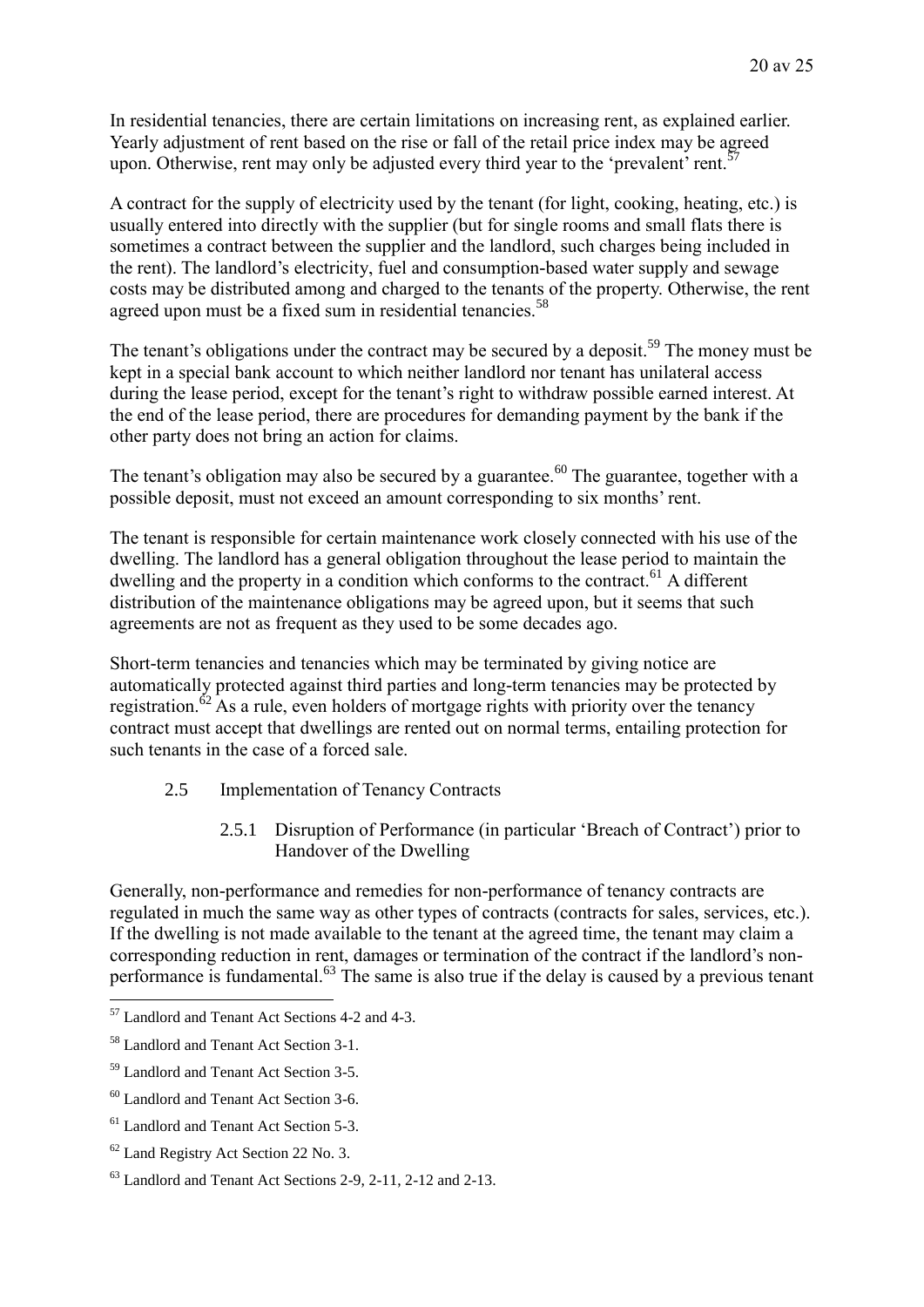not moving out or by public law impediments (an impediment may, though, be an appropriate excuse, relieving the landlord of liability for damages, but this is a rather theoretical point).

Delayed handover caused by the tenant may lead to termination of the contract. Liability for damages in this situation follows along the same lines as in the situation of a tenant who wishes to leave the dwelling prior to expiry of the lease period (see below). The situation is not explicitly regulated in the Landlord and Tenant Act.

> 2.5.2 Disruption of Performance (in particular 'Breach of Contract') after Handover of the Dwelling

Under Norwegian law, non-performance other than delay is a question of lack of conformity with the contract (the continental notion of *vice* is not known).<sup>64</sup> Mostly, lack of conformity refers to the condition of the dwelling, but unexpected noise in the neighbourhood, etc. may be relevant. Lack of conformity may in such cases result from incorrect or insufficient information being provided by the landlord prior to conclusion of the contract.<sup>65</sup> During the lease period, the tenant will arguably have to accept new neighbourly disturbances to the same extent as an owner would (a question of 'neighbour law').

Remedies for lack of conformity include a claim for specific performance (repair), for price reduction, for termination (if non-performance is fundamental).<sup>66</sup> There are no particular possessory actions in Norwegian law; if the tenant is denied access to the dwelling, this is a question of enforcement and, depending on circumstances, injunctions. There is no fixed period for notification of lack of conformity during the lease period, but the lessee's damages may be reduced to the extent late notification causes extra loss.

2.5.3 Implementation of (Unilateral) Rent Increases

As was explained earlier, in contracts for residential dwellings, the rent may only be increased once a year based on the variations in the retail price index and every third year as an adjustment to the 'prevalent' rent for such tenancies in comparable areas.<sup> $67$ </sup> If the parties do not agree on the 'prevalent' rent, the issue may be referred to an ad hoc taxation panel, to a complaints board (in some parts of the country) or to a court.<sup>68</sup> Statistics Norway provides statistics for certain parts of the country regarding the prevalent rent level.

2.5.4 Improvements or Other Changes to the Dwelling

As a rule, the tenant must not make changes to the dwelling without the consent of the landlord.<sup>69</sup> If the landlord has consented to improvements the tenant may, on expiry of the contract, claim compensation for possible enrichment on the part of the landlord unless otherwise agreed when consent was given.<sup>70</sup>

<sup>1</sup> <sup>64</sup> Landlord and Tenant Act Section 2-2.

<sup>65</sup> Landlord and Tenant Act Sections 2-3 and 2-4.

 $<sup>66</sup>$  Landlord and Tenant Act Sections 2-10, 2-11, 2-12 and 2-13.</sup>

<sup>67</sup> Landlord and Tenant Act Section 4-3.

<sup>68</sup> Landlord and Tenant Act Sections 12-2 and 12-5.

 $69$  Landlord and Tenant Act Section 5-4(2).

<sup>70</sup> Landlord and Tenant Act Section 10-5.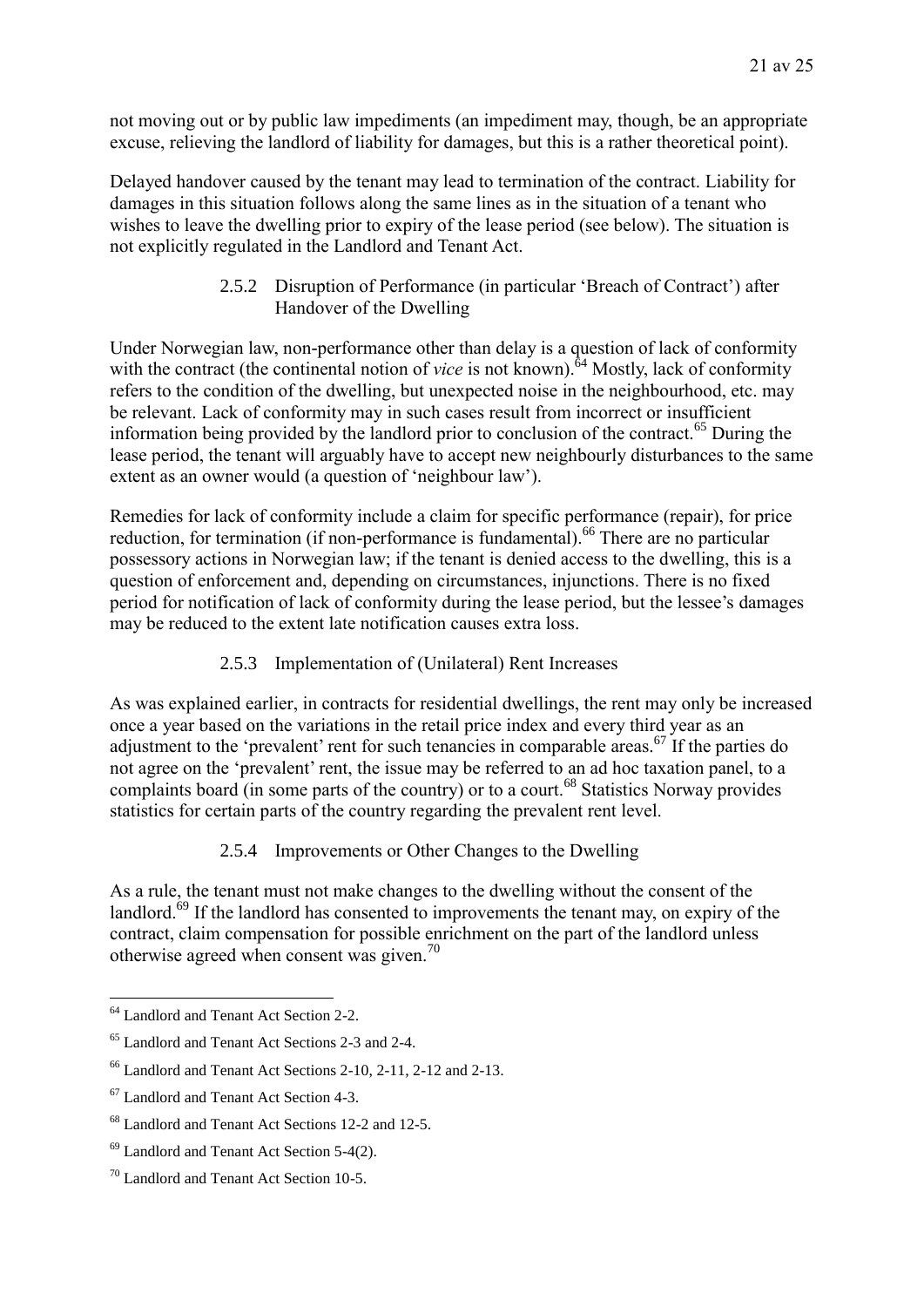The landlord may not – without good reason – withhold his consent to changes which are necessary because of the tenant's (or household members') reduced functional ability.<sup>71</sup> In all other cases, the landlord may withhold his or her consent without providing reasons.

There is no right for the tenant to fix antennaes to the property without the landlord's consent. Whether or not denial of consent in such circumstances would amount to illegal discrimination or contravention of the fundamental right to information has not yet been clarified.

### 2.5.5 Alterations to the Dwelling by the Landlord

The tenant must accept changes to the dwelling if the work can be performed without significant disadvantage to the tenant and the changes do not reduce the value of the dwelling to the tenant.<sup>72</sup> No particular procedure is established for such cases.

### 2.5.6 Use of the Dwelling

The tenant must adhere to normal rules for the use of the dwelling and the property. Further, the tenant must use the dwelling for the agreed purpose only and not, for example, for business purposes.<sup>73</sup>

Even if the keeping of pets is forbidden by the landlord, the tenant may keep pets if he has a good reason to do so (the textbook example is a blind tenant's guide dog) and the keeping of the pet is not to the landlord's or other tenants' disadvantage.<sup>74</sup>

There is arguably no obligation for the tenant to live in the dwelling, i.e. not to leave it empty, as long as the dwelling is looked after and is sufficiently heated. There are no particular rules on holiday homes in this respect.

- 2.6 Termination of Tenancy Contracts
	- 2.6.1 Mutual Termination Agreements

The parties may agree at any point in time to terminate the contract.

2.6.2 Notice by the Tenant

The tenant may terminate a contract for an indefinite period at the end of each calendar month provided he or she gives at least three months notice (though a shorter or longer notice period may be agreed upon).<sup>75</sup> The parties may also agree that a contract for a definite period may by terminated by the parties prior to expiry of the contract period.<sup>76</sup>

<u>.</u>

 $71$  Landlord and Tenant Act Section 5-4(3).

 $72$  Landlord and Tenant Act Section 5-4(1).

<sup>73</sup> Landlord and Tenant Act Sections 5-1 and 5-2.

<sup>74</sup> Landlord and Tenant Act Section 5-2(2).

<sup>75</sup> Landlord and Tenant Act Section 9-4.

 $76$  Landlord and Tenant Act Section 9-2(2).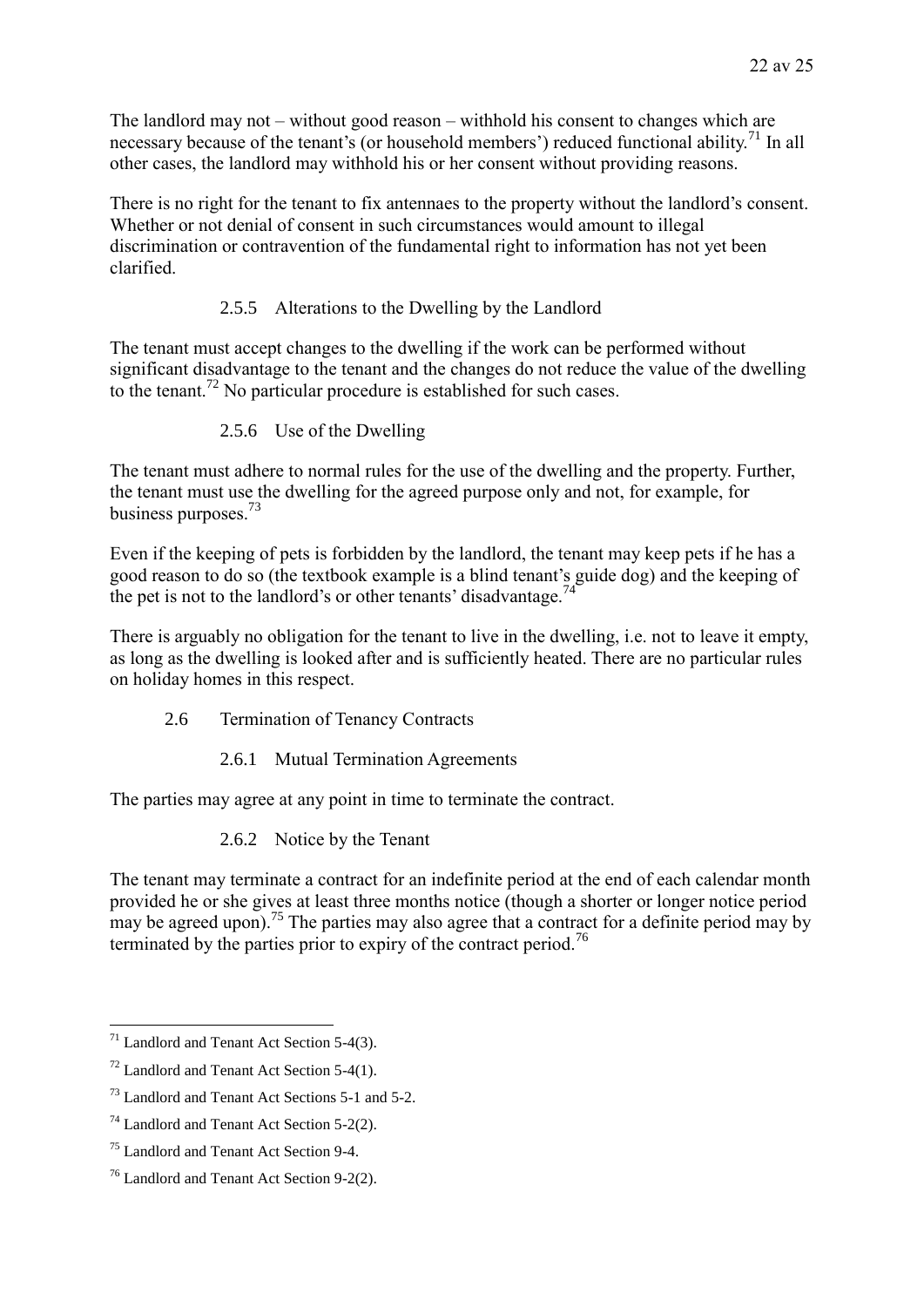If the tenant makes the dwelling available to the landlord prior to expiry of the contract, the landlord is entitled to claim rent for the remaining period. However, the landlord must make efforts to mitigate loss, within reasonable limits, by for example entering into a new tenancy. The tenant does not have to propose a new tenant but proposing one may prove useful should the landlord claim that it was impossible to find a new tenant. The situation is not explicitly regulated in the Landlord and Tenant Act.

### 2.6.3 Notice by the Landlord

The landlord may terminate a contract for an indefinite period by giving notice.<sup>77</sup> Even a contract for a fixed period may be terminated by giving notice if this was agreed in the contract.<sup>78</sup> Termination by giving notice is allowed only for certain reasons: the landlord or a household member wishes to live in the dwelling; the building is going to be demolished or renovated to an extent that makes moving out necessary; non-performance of the tenant's obligations; other good reason. The final 'other good reason' makes the list open-ended.

More important perhaps is the tenant's right to object to termination within a month of receiving notice.<sup>79</sup> Upon objection by the tenant, the notice of termination is ineffective unless the landlord brings an action against the tenant before a court or a complaints board within one month. The court (or the complaints board) may set aside the notice of termination if it is deemed to have unreasonable effects based on a weighing of the interests of both sides. A notice of termination based on fundamental non-performance by the tenant cannot be set aside.

In cases of fundamental non-performance, the contract may also be terminated immediately, i.e. without any period of notice. $80$  In this situation, termination is allowed irrespective of any right to terminate the contract by giving notice.

The contract may provide for a special enforcement procedure if the tenant does not pay the rent.<sup>81</sup> Following a reminder, the landlord may claim forced eviction directly. The tenant may avoid eviction if he pays the outstanding rent before the eviction takes place.

### 2.6.4 Termination for Other Reasons

As explained earlier, the tenant's right of use is protected against third parties and a forced sale will not normally undermine the tenant's rights. An expropriation however may lead to termination of the tenancy. A tenant with a contract for a definite period may be entitled to his share of the compensation for expropriation.

Urban renewal is much less important today than it was 30–40 years ago. There are no particular rules protecting tenants in the renewal process. General rules in the Landlord and Tenant Act and in the Planning and Building Act apply.

1

<sup>77</sup> Landlord and Tenant Act Section 9-5.

<sup>78</sup> Landlord and Tenant Act Section 9-2(2).

<sup>79</sup> Landlord and Tenant Act Section 9-8.

<sup>80</sup> Landlord and Tenant Act Section 9-9.

<sup>81</sup> Enforcement Act Section 13-2.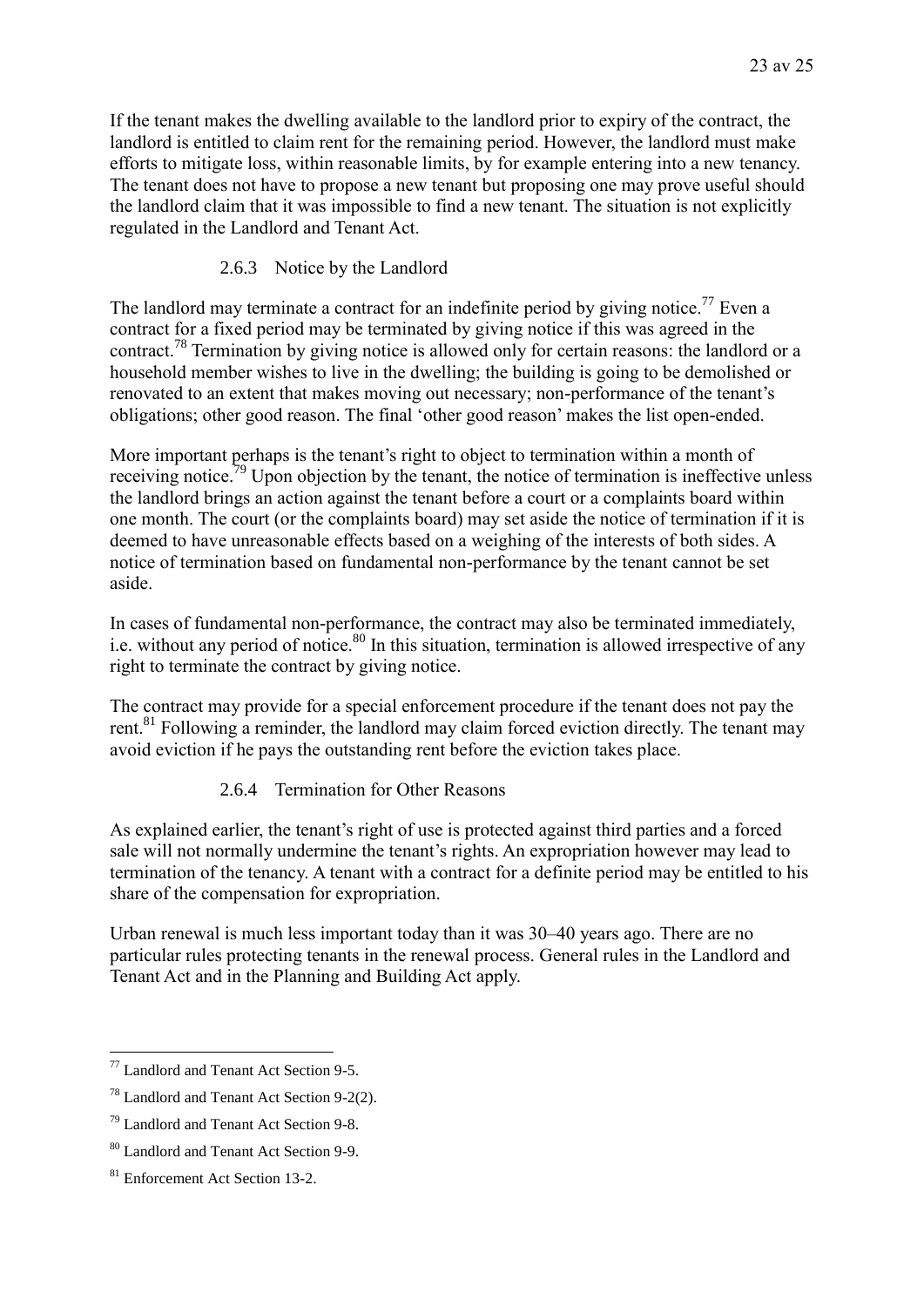### 2.7 Enforcing Tenancy Contracts

Eviction is executed by an enforcement officer. Eviction may be based on a contractual clause concerning non-payment of rent or expiry of a contract for a definite period. The basis for eviction may also be a notice of termination which has become effective (the tenant has not objected to termination or it has been accepted by the court or the complaints board). The court may decide upon eviction in cases of termination without notice if it is obvious that the landlord was entitled to terminate  $82$ 

The enforcement officer should inform local social security authorities before eviction from a dwelling takes place.<sup>83</sup>

A tenant's potential insolvency does not influence the eviction procedure.

2.8 Tenancy Law and Procedure 'in Action'

Complaints boards for residential contracts have been established in three areas of Norway.<sup>84</sup> The competence of such complaints boards is regulated under the Landlord and Tenant Act.<sup>85</sup> The complaints boards seem to work efficiently and without unreasonable delay. Their decisions may be brought before the ordinary courts. A dispute may also start in the ordinary courts. Rather few cases are reported from the ordinary courts.

There is, as mentioned earlier, one general tenants' organization with offices in Oslo and members from all over the country.<sup>86</sup> Apart from this organization, tenants' organizations do not play a significant role in Norway. Student law clinics handle quite a few cases for tenants.

It must be kept in mind that rental dwellings are generally regarded as a temporary solution. Tenants often aspire to buy their own dwellings. Contributing to this understanding is the fact that most contracts are entered into for only three years. There are, however, groups which are more or less permanently dependent on rental dwellings, often provided by the municipality. These are people who cannot cope in the open housing market for reasons of health or social situation. Many of them are in a vulnerable position and it seems unrealistic to expect that housing law alone will contribute substantially to eradicating their problems or to providing solutions.

Housing costs are high in Norway compared with many other countries. Apart from the dwellings provided by municipalities, there are very few social or non-profit entities offering rental housing.

The quality of rental dwellings is often low, in particular in areas where demand is high, as in cities with many students. Some of the rooms rented do not even comply with elementary fire

1

 $82$  For all this, see Enforcement Act Section 13-2.

<sup>83</sup> Enforcement Act Section 13-6(3).

 $84$  See  $\leq$ www.htu.no $>$ .

<sup>&</sup>lt;sup>85</sup> Landlord and Tenant Act Section 12-5.

<sup>86</sup> See <www.leieboerforeningen.no>.